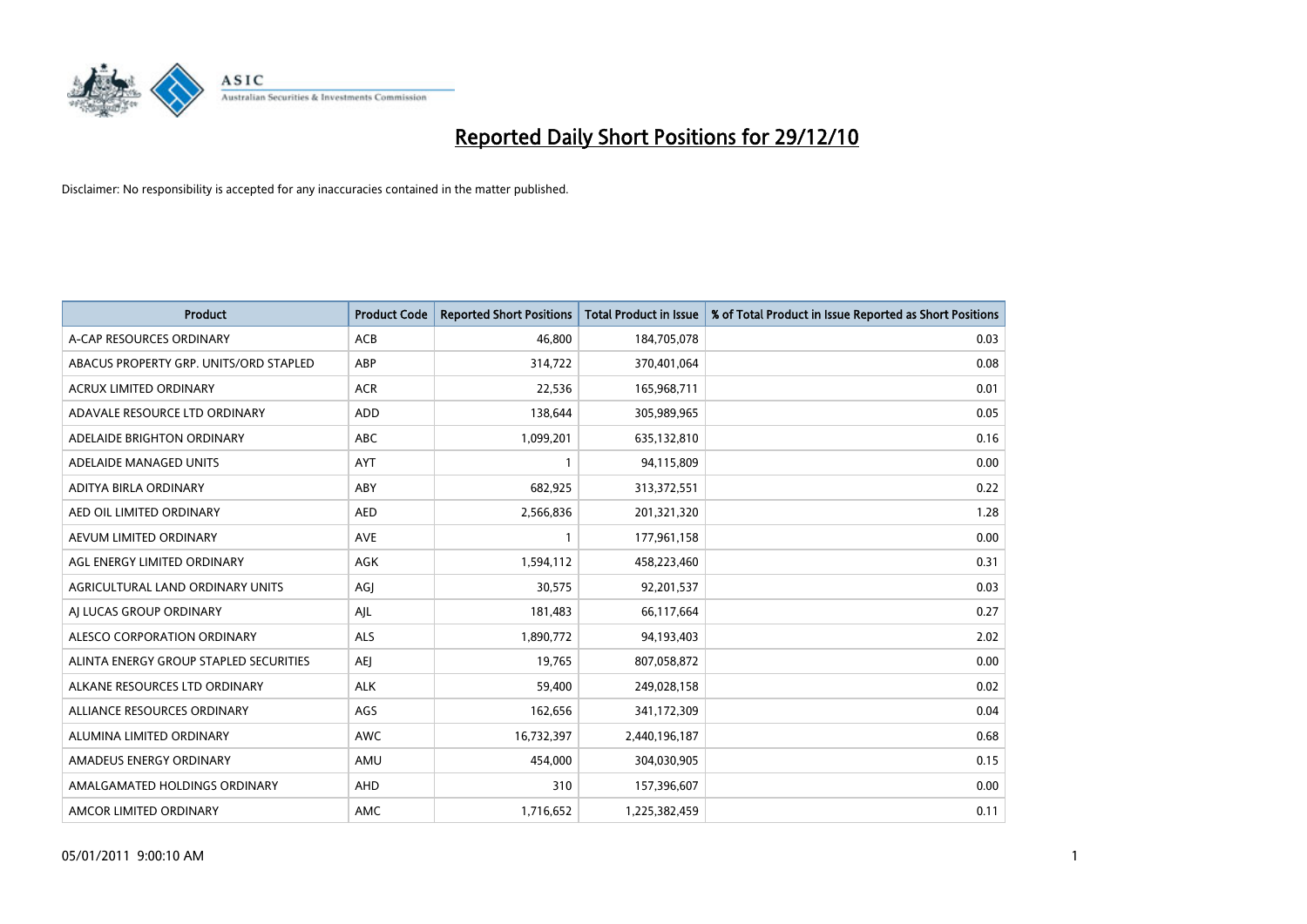

| Product                                 | <b>Product Code</b> | <b>Reported Short Positions</b> | <b>Total Product in Issue</b> | % of Total Product in Issue Reported as Short Positions |
|-----------------------------------------|---------------------|---------------------------------|-------------------------------|---------------------------------------------------------|
| AMP LIMITED ORDINARY                    | AMP                 | 15,339,570                      | 2,094,424,200                 | 0.67                                                    |
| AMPELLA MINING ORDINARY                 | AMX                 | 488,260                         | 200,225,108                   | 0.24                                                    |
| ANDEAN RESOURCES LTD ORDINARY           | <b>AND</b>          | 431,670                         | 553,837,096                   | 0.07                                                    |
| ANSELL LIMITED ORDINARY                 | <b>ANN</b>          | 2,833,812                       | 133,007,903                   | 2.13                                                    |
| ANTARES ENERGY LTD ORDINARY             | <b>AZZ</b>          | 137,989                         | 299,333,110                   | 0.04                                                    |
| ANZ BANKING GRP LTD ORDINARY            | ANZ                 | 3,378,775                       | 2,595,984,659                 | 0.11                                                    |
| APA GROUP STAPLED SECURITIES            | APA                 | 6,512,331                       | 551,689,118                   | 1.18                                                    |
| APEX MINERALS NL ORDINARY               | <b>AXM</b>          | 885,146                         | 3,567,819,915                 | 0.02                                                    |
| APN EUROPEAN RETAIL UNITS STAPLED SEC.  | <b>AEZ</b>          | 11,832                          | 544,910,660                   | 0.00                                                    |
| APN NEWS & MEDIA ORDINARY               | <b>APN</b>          | 14,515,763                      | 606,084,019                   | 2.40                                                    |
| APOLLO GAS LIMITED ORDINARY             | <b>AZO</b>          | 375,000                         | 90,400,136                    | 0.41                                                    |
| AQUARIUS PLATINUM. ORDINARY             | <b>AOP</b>          | 3,006,950                       | 463,241,295                   | 0.63                                                    |
| AQUILA RESOURCES ORDINARY               | <b>AQA</b>          | 1,922,436                       | 356,489,297                   | 0.53                                                    |
| ARAFURA RESOURCE LTD ORDINARY           | <b>ARU</b>          | 1,560,871                       | 366,300,342                   | 0.42                                                    |
| ARB CORPORATION ORDINARY                | <b>ARP</b>          | 100,085                         | 72,481,302                    | 0.14                                                    |
| ARDENT LEISURE GROUP STAPLED SECURITIES | AAD                 | 1,656,739                       | 312,836,274                   | 0.53                                                    |
| ARISTOCRAT LEISURE ORDINARY             | <b>ALL</b>          | 19,771,738                      | 533,983,910                   | 3.71                                                    |
| ASCIANO LIMITED ORDINARY                | <b>AIO</b>          | 27,895,932                      | 2,926,103,883                 | 0.96                                                    |
| ASG GROUP LIMITED ORDINARY              | ASZ                 | 6,170                           | 168,247,718                   | 0.00                                                    |
| ASPEN GROUP ORD/UNITS STAPLED           | APZ                 | 1,073,871                       | 588,269,075                   | 0.16                                                    |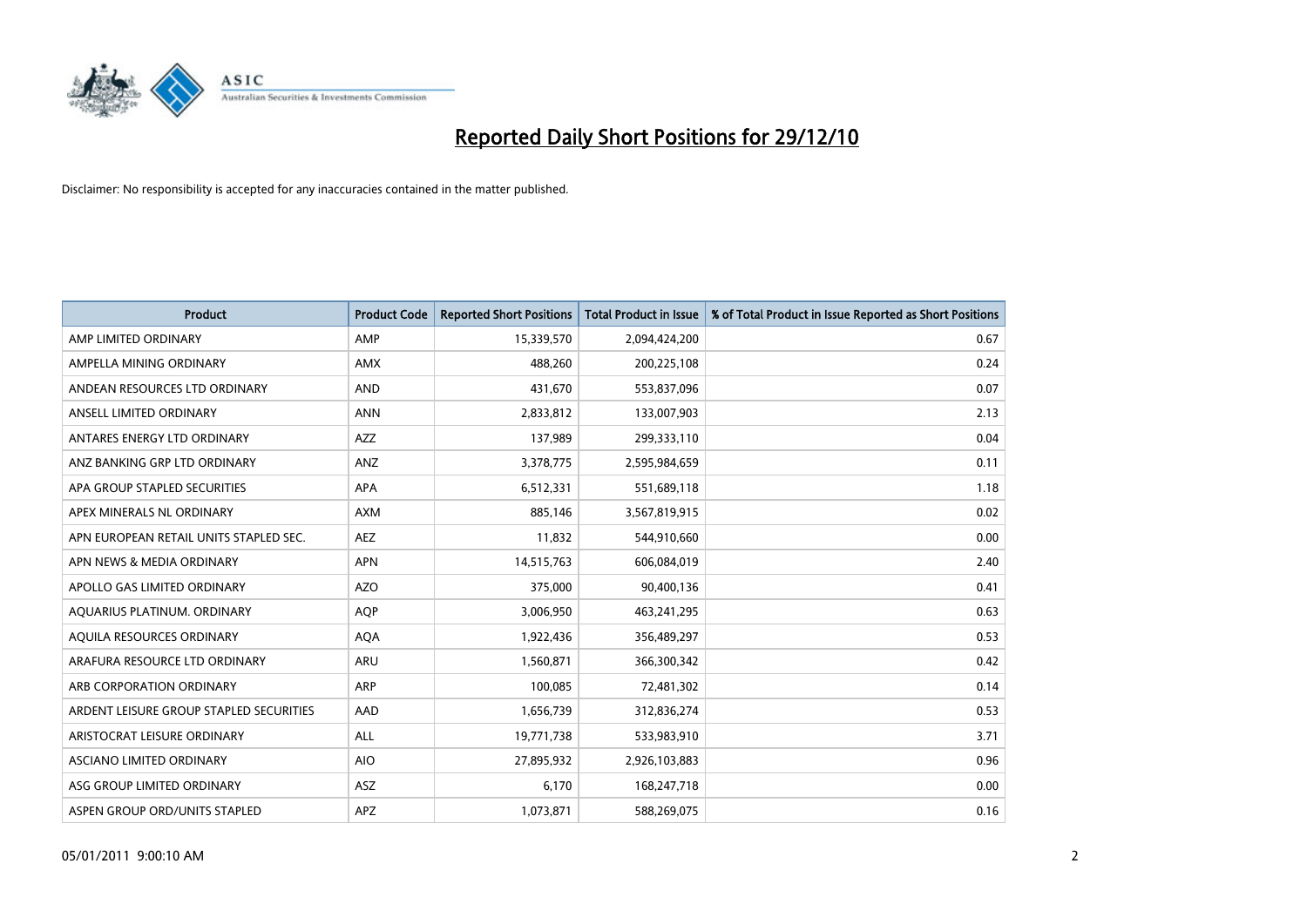

| Product                                 | <b>Product Code</b> | <b>Reported Short Positions</b> | <b>Total Product in Issue</b> | % of Total Product in Issue Reported as Short Positions |
|-----------------------------------------|---------------------|---------------------------------|-------------------------------|---------------------------------------------------------|
| ASTRO JAP PROP GROUP STAPLED SECURITIES | AJA                 | 1,047,014                       | 508,212,161                   | 0.21                                                    |
| ASX LIMITED ORDINARY                    | ASX                 | 924,232                         | 175,136,729                   | 0.53                                                    |
| ATLANTIC LIMITED ORDINARY               | ATI                 | 232,623                         | 110,162,044                   | 0.21                                                    |
| ATLAS IRON LIMITED ORDINARY             | <b>AGO</b>          | 4,230,435                       | 546,957,119                   | 0.75                                                    |
| AUCKLAND INTERNATION ORDINARY           | AIA                 | 121,987                         | 1,317,998,787                 | 0.01                                                    |
| <b>AURORA OIL &amp; GAS ORDINARY</b>    | <b>AUT</b>          | 377,536                         | 379,787,862                   | 0.10                                                    |
| AUSDRILL LIMITED ORDINARY               | ASL                 | 257,159                         | 262,833,907                   | 0.10                                                    |
| AUSENCO LIMITED ORDINARY                | AAX                 | 4,152,376                       | 122,427,576                   | 3.39                                                    |
| <b>AUSTAL LIMITED ORDINARY</b>          | ASB                 | 182,446                         | 188,069,638                   | 0.09                                                    |
| <b>AUSTAR UNITED ORDINARY</b>           | <b>AUN</b>          | 15,707,426                      | 1,271,357,418                 | 1.22                                                    |
| AUSTBROKERS HOLDINGS ORDINARY           | <b>AUB</b>          | $\overline{2}$                  | 54,339,433                    | 0.00                                                    |
| AUSTIN ENGINEERING ORDINARY             | <b>ANG</b>          | 24,057                          | 71,614,403                    | 0.03                                                    |
| <b>AUSTRALAND ASSETS ASSETS</b>         | AAZPB               | 1,168                           | 2,750,000                     | 0.04                                                    |
| AUSTRALAND PROPERTY STAPLED SECURITY    | <b>ALZ</b>          | 2,694,170                       | 576,837,197                   | 0.47                                                    |
| AUSTRALIAN AGRICULT. ORDINARY           | AAC                 | 1,594,753                       | 264,264,459                   | 0.59                                                    |
| <b>AUSTRALIAN EDUCATION UNITS</b>       | <b>AEU</b>          | 625,000                         | 134,973,383                   | 0.46                                                    |
| AUSTRALIAN INFRASTR. UNITS/ORDINARY     | <b>AIX</b>          | 295,269                         | 620,733,944                   | 0.06                                                    |
| AUSTRALIAN MINES LTD ORDINARY           | <b>AUZ</b>          | 1,400,000                       | 349,083,108                   | 0.40                                                    |
| AUSTRALIAN PHARM, ORDINARY              | API                 | 1,201,959                       | 488,115,883                   | 0.23                                                    |
| AUTOMOTIVE HOLDINGS ORDINARY            | <b>AHE</b>          | 285,278                         | 226,387,577                   | 0.12                                                    |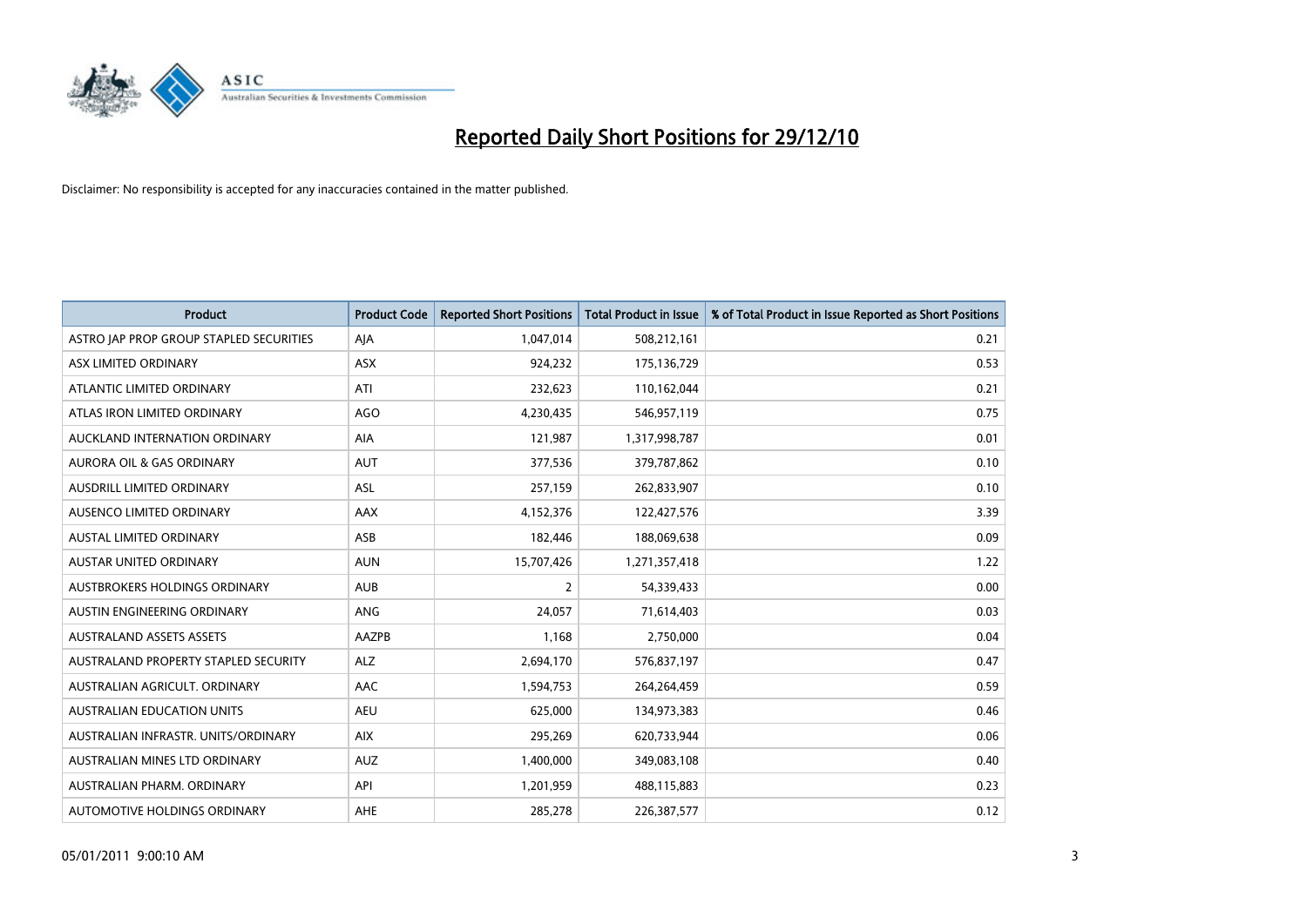

| Product                              | <b>Product Code</b> | <b>Reported Short Positions</b> | <b>Total Product in Issue</b> | % of Total Product in Issue Reported as Short Positions |
|--------------------------------------|---------------------|---------------------------------|-------------------------------|---------------------------------------------------------|
| AVEXA LIMITED ORDINARY               | <b>AVX</b>          | 243,657                         | 847,688,779                   | 0.03                                                    |
| AVOCA RESOURCES ORDINARY             | <b>AVO</b>          | 149,925                         | 302,599,660                   | 0.05                                                    |
| AWE LIMITED ORDINARY                 | <b>AWE</b>          | 3,822,724                       | 521,871,941                   | 0.75                                                    |
| AXA ASIA PACIFIC ORDINARY            | <b>AXA</b>          | 431,712                         | 2,067,095,545                 | 0.01                                                    |
| BANK OF QUEENSLAND. ORDINARY         | <b>BOO</b>          | 698,788                         | 222,072,957                   | 0.33                                                    |
| <b>BASS STRAIT OIL CO ORDINARY</b>   | <b>BAS</b>          | 1,482                           | 291,030,250                   | 0.00                                                    |
| <b>BATHURST RESOURCES ORDINARY</b>   | <b>BTU</b>          | 2,970,453                       | 608,686,983                   | 0.49                                                    |
| <b>BAUXITE RESOURCE LTD ORDINARY</b> | <b>BAU</b>          | 35,697                          | 234,379,896                   | 0.02                                                    |
| <b>BC IRON LIMITED ORDINARY</b>      | <b>BCI</b>          | 21,500                          | 92,561,000                    | 0.02                                                    |
| BEACH ENERGY LIMITED ORDINARY        | <b>BPT</b>          | 4,903,990                       | 1,099,021,290                 | 0.45                                                    |
| BENDIGO AND ADELAIDE ORDINARY        | <b>BEN</b>          | 4,491,891                       | 357,588,814                   | 1.25                                                    |
| BERKELEY RESOURCES ORDINARY          | <b>BKY</b>          | 435,534                         | 141,935,898                   | 0.30                                                    |
| BETASHARES ASX FIN ETF UNITS         | <b>OFN</b>          | 12,650                          | 3,209,251                     | 0.39                                                    |
| <b>BHP BILLITON LIMITED ORDINARY</b> | <b>BHP</b>          | 21,957,932                      | 3,356,081,497                 | 0.64                                                    |
| <b>BILLABONG ORDINARY</b>            | <b>BBG</b>          | 7,404,886                       | 253,613,826                   | 2.89                                                    |
| <b>BIOTA HOLDINGS ORDINARY</b>       | <b>BTA</b>          | 1,678,053                       | 180,691,377                   | 0.93                                                    |
| <b>BISALLOY STEEL ORDINARY</b>       | <b>BIS</b>          | 84,480                          | 216,455,965                   | 0.04                                                    |
| BKI INVESTMENT LTD ORDINARY          | BKI                 | 508                             | 420,919,092                   | 0.00                                                    |
| <b>BLACKTHORN RESOURCES ORDINARY</b> | <b>BTR</b>          | 35,848                          | 106,885,300                   | 0.03                                                    |
| BLUESCOPE STEEL LTD ORDINARY         | <b>BSL</b>          | 26,805,654                      | 1,842,207,385                 | 1.45                                                    |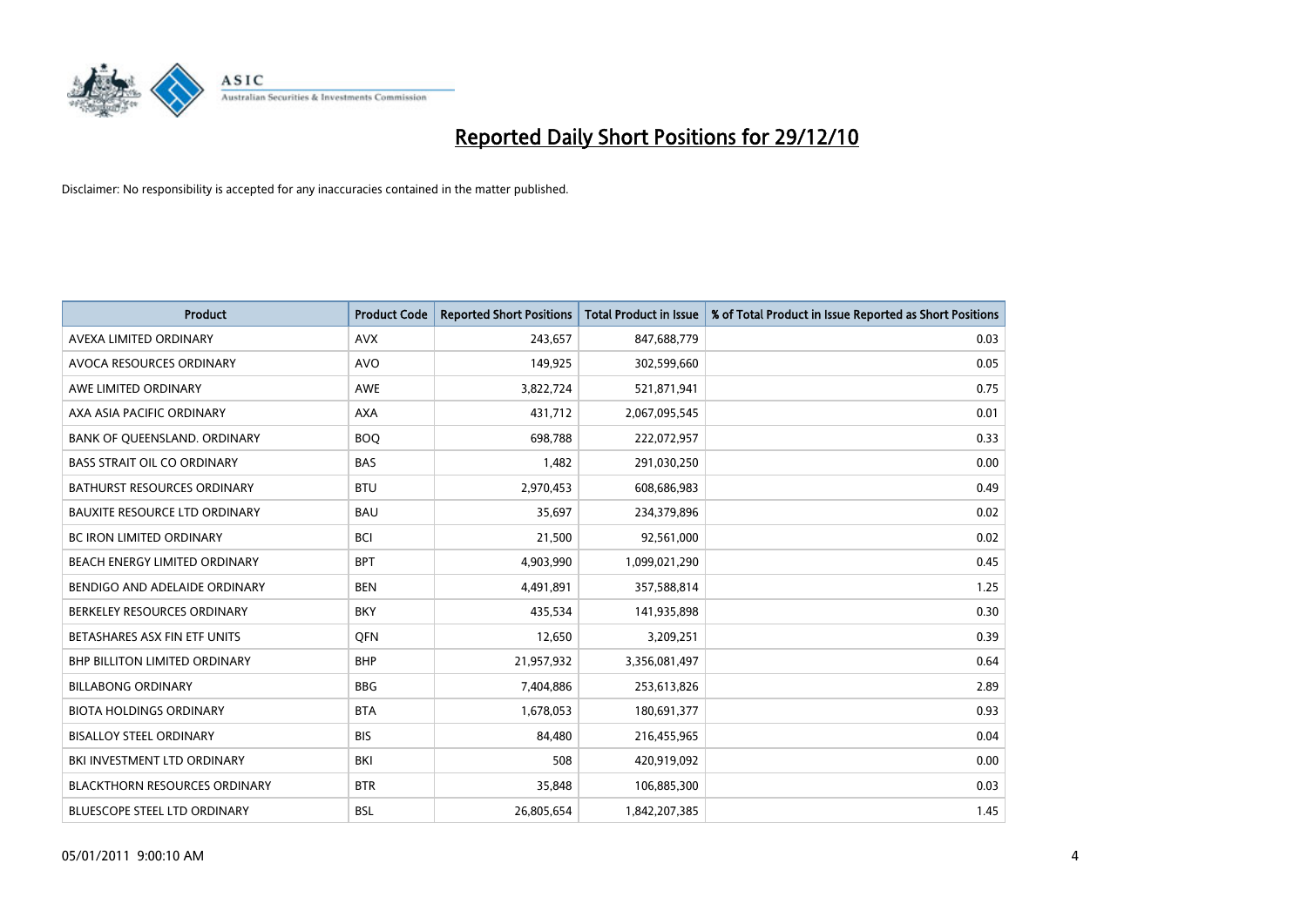

| Product                              | <b>Product Code</b> | <b>Reported Short Positions</b> | <b>Total Product in Issue</b> | % of Total Product in Issue Reported as Short Positions |
|--------------------------------------|---------------------|---------------------------------|-------------------------------|---------------------------------------------------------|
| <b>BOART LONGYEAR ORDINARY</b>       | <b>BLY</b>          | 1,114,895                       | 461,163,412                   | 0.24                                                    |
| <b>BOOM LOGISTICS ORDINARY</b>       | <b>BOL</b>          | 337,999                         | 461,500,712                   | 0.07                                                    |
| <b>BORAL LIMITED, ORDINARY</b>       | <b>BLD</b>          | 21,452,789                      | 724,446,767                   | 2.98                                                    |
| BOTSWANA METALS LTD ORDINARY         | <b>BML</b>          | 7,000                           | 106,421,094                   | 0.01                                                    |
| <b>BOW ENERGY LIMITED ORDINARY</b>   | <b>BOW</b>          | 103,514                         | 322,927,187                   | 0.04                                                    |
| <b>BRADKEN LIMITED ORDINARY</b>      | <b>BKN</b>          | 484,123                         | 139,639,929                   | 0.35                                                    |
| <b>BRAMBLES LIMITED ORDINARY</b>     | <b>BXB</b>          | 6,505,092                       | 1,450,659,108                 | 0.45                                                    |
| BREVILLE GROUP LTD ORDINARY          | <b>BRG</b>          | 2,740                           | 129,615,322                   | 0.00                                                    |
| <b>BRICKWORKS LIMITED ORDINARY</b>   | <b>BKW</b>          | 20,999                          | 147,567,333                   | 0.01                                                    |
| <b>BROCKMAN RESOURCES ORDINARY</b>   | <b>BRM</b>          | 134,458                         | 143,903,151                   | 0.09                                                    |
| BUNNINGS WAREHOUSE ORDINARY UNITS    | <b>BWP</b>          | 486,692                         | 427,042,646                   | 0.11                                                    |
| <b>BURU ENERGY ORDINARY</b>          | <b>BRU</b>          | 155,589                         | 182,780,549                   | 0.09                                                    |
| CABCHARGE AUSTRALIA ORDINARY         | CAB                 | 910,901                         | 120,437,014                   | 0.74                                                    |
| <b>CALTEX AUSTRALIA ORDINARY</b>     | <b>CTX</b>          | 2,539,161                       | 270,000,000                   | 0.94                                                    |
| <b>CAMPBELL BROTHERS ORDINARY</b>    | CPB                 | 63,135                          | 67,503,411                    | 0.10                                                    |
| CAPE LAMBERT RES LTD ORDINARY        | <b>CFE</b>          | 952,116                         | 584,125,691                   | 0.16                                                    |
| <b>CARBON ENERGY ORDINARY</b>        | <b>CNX</b>          | 727,959                         | 640,444,620                   | 0.11                                                    |
| CARDNO LIMITED ORDINARY              | CDD                 | 19,977                          | 105,797,439                   | 0.02                                                    |
| CARNARVON PETROLEUM ORDINARY         | <b>CVN</b>          | 94,472                          | 687,820,634                   | 0.02                                                    |
| <b>CARNEGIE WAVE ENERGY ORDINARY</b> | <b>CWE</b>          | 83,000                          | 565,237,627                   | 0.01                                                    |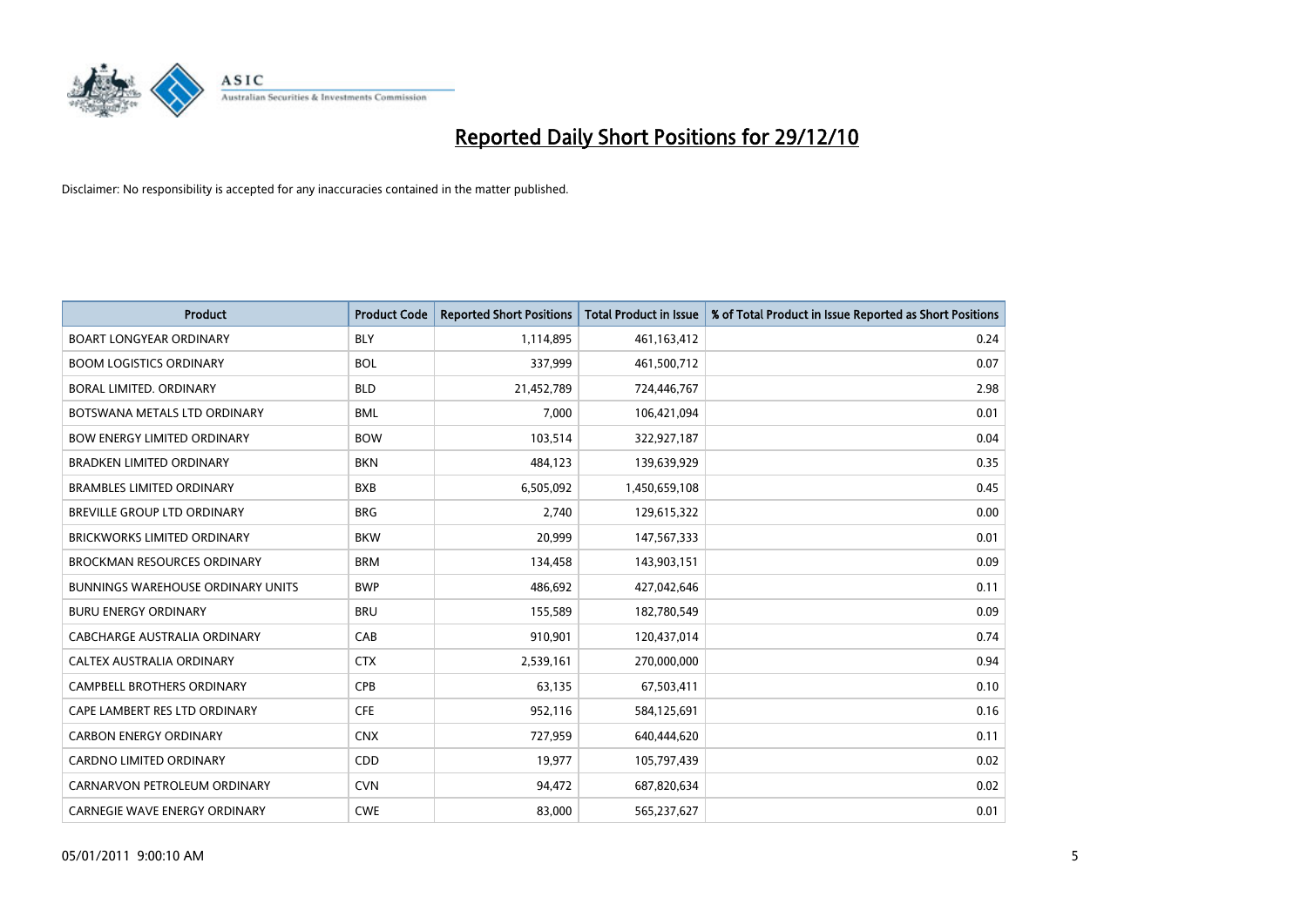

| Product                                    | <b>Product Code</b> | <b>Reported Short Positions</b> | <b>Total Product in Issue</b> | % of Total Product in Issue Reported as Short Positions |
|--------------------------------------------|---------------------|---------------------------------|-------------------------------|---------------------------------------------------------|
| <b>CARPATHIAN RESOURCES ORDINARY</b>       | <b>CPN</b>          | 75,000                          | 265,533,501                   | 0.03                                                    |
| CARPENTARIA EXP. LTD ORDINARY              | CAP                 | 9,777                           | 94,191,301                    | 0.01                                                    |
| CARSALES.COM LTD ORDINARY                  | <b>CRZ</b>          | 1,631,070                       | 234,073,300                   | 0.68                                                    |
| CASH CONVERTERS ORD/DIV ACCESS             | CCV                 | 89,322                          | 379,761,025                   | 0.02                                                    |
| <b>CASPIAN OIL &amp; GAS ORDINARY</b>      | <b>CIG</b>          | 50,000                          | 1,331,500,513                 | 0.00                                                    |
| CATALPA RESOURCES ORDINARY                 | CAH                 | 91,449                          | 162,832,907                   | 0.06                                                    |
| <b>CEC GROUP LIMITED ORDINARY</b>          | CEG                 | 1,750                           | 79,662,662                    | 0.00                                                    |
| <b>CELLNET GROUP ORDINARY</b>              | <b>CLT</b>          | 1,342                           | 69,875,723                    | 0.00                                                    |
| CENTRAL PETROLEUM ORDINARY                 | <b>CTP</b>          | 11,455                          | 982,298,842                   | 0.00                                                    |
| <b>CENTRO PROPERTIES UNITS/ORD STAPLED</b> | <b>CNP</b>          | 338,518                         | 972,414,514                   | 0.03                                                    |
| CENTRO RETAIL GROUP STAPLED SECURITIES     | <b>CER</b>          | 800,194                         | 2,286,399,424                 | 0.03                                                    |
| <b>CERAMIC FUEL CELLS ORDINARY</b>         | <b>CFU</b>          | 397,373                         | 1,201,353,566                 | 0.03                                                    |
| <b>CFS RETAIL PROPERTY UNITS</b>           | <b>CFX</b>          | 38,284,773                      | 2,825,628,530                 | 1.36                                                    |
| CGA MINING LIMITED ORDINARY                | <b>CGX</b>          | 3,083                           | 333,265,726                   | 0.00                                                    |
| <b>CHALICE GOLD MINES ORDINARY</b>         | <b>CHN</b>          | 67,500                          | 211,455,886                   | 0.03                                                    |
| CHALLENGER DIV.PRO. STAPLED UNITS          | <b>CDI</b>          | 66,038                          | 913,426,007                   | 0.00                                                    |
| <b>CHALLENGER INFRAST, STAPLED UNITS</b>   | <b>CIF</b>          | 8,731                           | 316,223,785                   | 0.00                                                    |
| <b>CHALLENGER LIMITED ORDINARY</b>         | <b>CGF</b>          | 5,199,157                       | 501,959,841                   | 1.05                                                    |
| <b>CHANDLER MACLEOD LTD ORDINARY</b>       | <b>CMG</b>          | 11,970                          | 422,031,685                   | 0.00                                                    |
| CHARTER HALL GROUP STAPLED US PROHIBIT.    | <b>CHC</b>          | 891,161                         | 306,341,814                   | 0.29                                                    |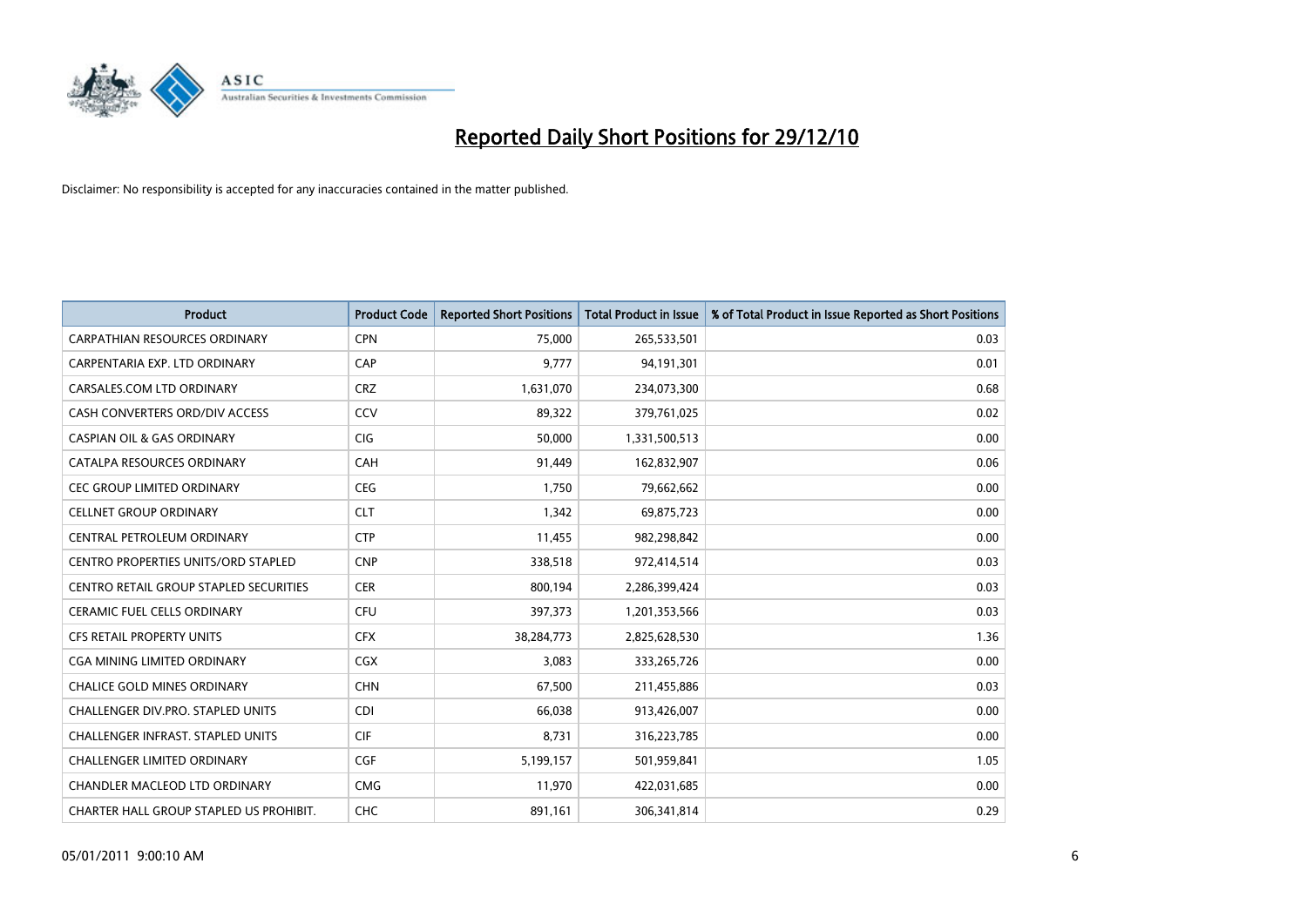

| Product                                 | <b>Product Code</b> | <b>Reported Short Positions</b> | <b>Total Product in Issue</b> | % of Total Product in Issue Reported as Short Positions |
|-----------------------------------------|---------------------|---------------------------------|-------------------------------|---------------------------------------------------------|
| <b>CHARTER HALL OFFICE UNIT</b>         | COO                 | 582,716                         | 493,319,730                   | 0.12                                                    |
| <b>CHARTER HALL RETAIL UNITS</b>        | <b>CQR</b>          | 774,426                         | 305,810,723                   | 0.25                                                    |
| CHEMGENEX PHARMACEUT ORDINARY           | <b>CXS</b>          | 195,195                         | 283,348,870                   | 0.07                                                    |
| CITADEL RESOURCE GRP ORDINARY           | CGG                 | 2,269,157                       | 2,420,045,889                 | 0.09                                                    |
| CITIGOLD CORP LTD ORDINARY              | <b>CTO</b>          | 2,070,886                       | 1,040,278,301                 | 0.20                                                    |
| CLINUVEL PHARMACEUT, ORDINARY           | CUV                 | 4,127                           | 30,344,956                    | 0.01                                                    |
| <b>CLOUGH LIMITED ORDINARY</b>          | <b>CLO</b>          | 274,106                         | 770,906,269                   | 0.03                                                    |
| <b>COAL &amp; ALLIED ORDINARY</b>       | <b>CNA</b>          | 14,567                          | 86,584,735                    | 0.01                                                    |
| COAL OF AFRICA LTD ORDINARY             | <b>CZA</b>          | 2,176,568                       | 530,514,663                   | 0.39                                                    |
| <b>COALSPUR MINES LTD ORDINARY</b>      | <b>CPL</b>          | 1,709,929                       | 484,329,575                   | 0.35                                                    |
| COCA-COLA AMATIL ORDINARY               | <b>CCL</b>          | 3,383,122                       | 756,003,067                   | 0.44                                                    |
| <b>COCHLEAR LIMITED ORDINARY</b>        | <b>COH</b>          | 663,955                         | 56,669,257                    | 1.16                                                    |
| <b>COCKATOO COAL ORDINARY</b>           | <b>COK</b>          | 1,601,838                       | 970,036,951                   | 0.16                                                    |
| <b>COFFEY INTERNATIONAL ORDINARY</b>    | <b>COF</b>          | 20,466                          | 132,577,523                   | 0.01                                                    |
| COMMONWEALTH BANK, ORDINARY             | <b>CBA</b>          | 12,421,316                      | 1,548,882,074                 | 0.78                                                    |
| <b>COMMONWEALTH PROP ORDINARY UNITS</b> | <b>CPA</b>          | 18,784,177                      | 2,449,599,711                 | 0.77                                                    |
| <b>COMPASS RESOURCES ORDINARY</b>       | <b>CMR</b>          | 101,480                         | 147,402,920                   | 0.07                                                    |
| <b>COMPUTERSHARE LTD ORDINARY</b>       | <b>CPU</b>          | 4,145,395                       | 555,664,059                   | 0.73                                                    |
| <b>CONNECTEAST GROUP STAPLED</b>        | <b>CEU</b>          | 37,464,753                      | 3,940,145,951                 | 0.96                                                    |
| CONQUEST MINING ORDINARY                | CQT                 | 600,000                         | 583,241,478                   | 0.10                                                    |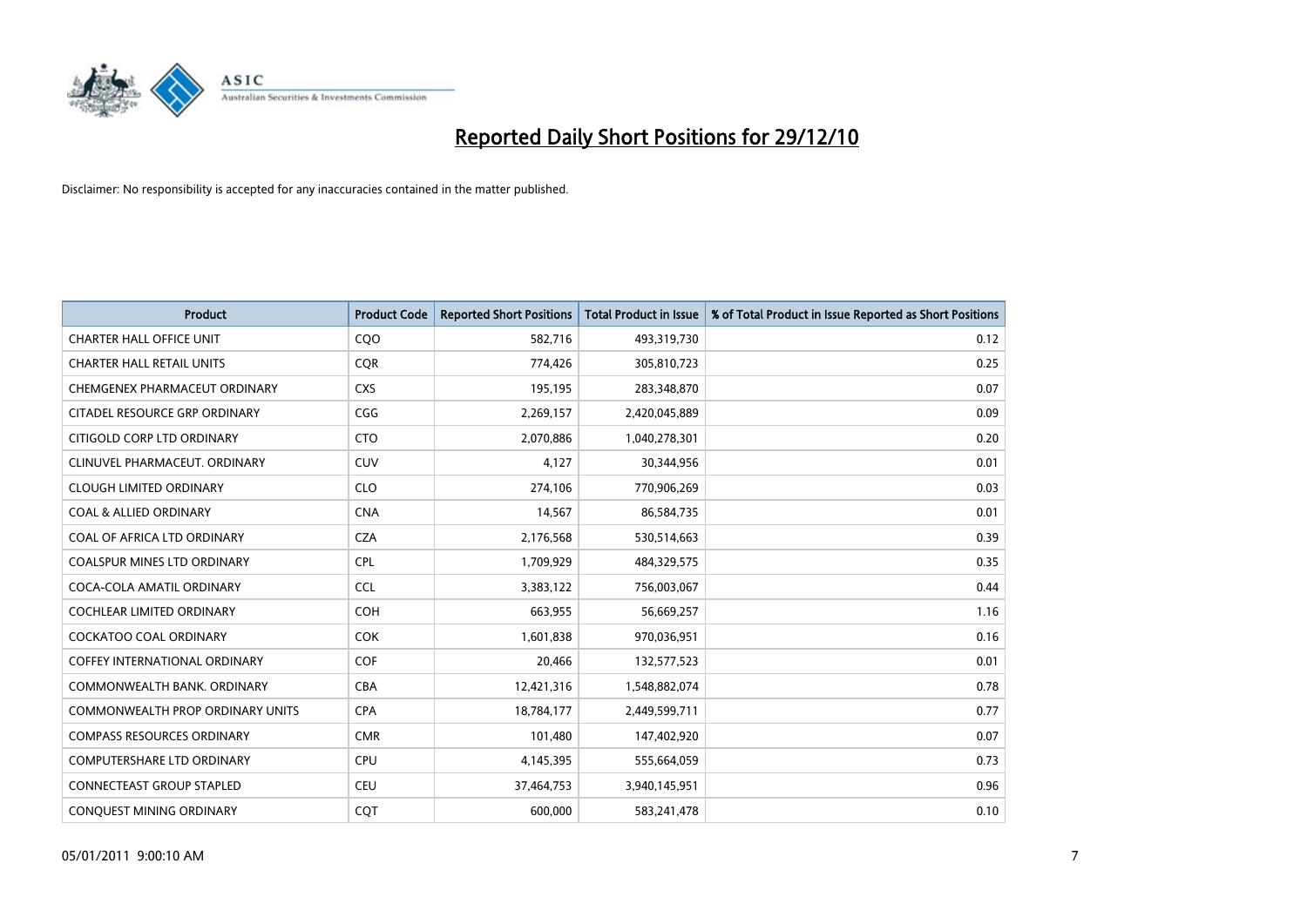

| Product                                  | <b>Product Code</b> | <b>Reported Short Positions</b> | <b>Total Product in Issue</b> | % of Total Product in Issue Reported as Short Positions |
|------------------------------------------|---------------------|---------------------------------|-------------------------------|---------------------------------------------------------|
| CONSOLIDATED MEDIA, ORDINARY             | CMJ                 | 2,593,138                       | 561,834,996                   | 0.47                                                    |
| CONTANGO MICROCAP ORDINARY               | <b>CTN</b>          | 7,500                           | 145,708,783                   | 0.01                                                    |
| COOPER ENERGY LTD ORDINARY               | <b>COE</b>          | 104,399                         | 292,576,001                   | 0.04                                                    |
| <b>COPPER STRIKE LTD ORDINARY</b>        | <b>CSE</b>          | 714                             | 129,455,571                   | 0.00                                                    |
| <b>CORDLIFE LIMITED ORDINARY</b>         | CBB                 | 1                               | 145,360,920                   | 0.00                                                    |
| <b>COUGAR METALS NL ORDINARY</b>         | CGM                 | 100,000                         | 406,223,576                   | 0.02                                                    |
| COUNT FINANCIAL ORDINARY                 | COU                 | 6,925                           | 262,212,976                   | 0.00                                                    |
| CRANE GROUP LIMITED ORDINARY             | <b>CRG</b>          | 1,231,185                       | 79,110,667                    | 1.55                                                    |
| <b>CROMWELL GROUP STAPLED SECURITIES</b> | <b>CMW</b>          | 207,013                         | 910,985,951                   | 0.02                                                    |
| <b>CROWN LIMITED ORDINARY</b>            | <b>CWN</b>          | 2,968,640                       | 754,131,800                   | 0.38                                                    |
| <b>CSG LIMITED ORDINARY</b>              | CSV                 | 565,343                         | 244,928,695                   | 0.22                                                    |
| <b>CSL LIMITED ORDINARY</b>              | <b>CSL</b>          | 9,330,291                       | 546,063,170                   | 1.67                                                    |
| <b>CSR LIMITED ORDINARY</b>              | <b>CSR</b>          | 3,628,839                       | 1,517,909,514                 | 0.24                                                    |
| <b>CUDECO LIMITED ORDINARY</b>           | CDU                 | 615,074                         | 145,412,643                   | 0.43                                                    |
| <b>CUSTOMERS LIMITED ORDINARY</b>        | <b>CUS</b>          | 120,045                         | 134,869,357                   | 0.09                                                    |
| DART ENERGY LTD ORDINARY                 | <b>DTE</b>          | 246,114                         | 548,188,184                   | 0.05                                                    |
| DAVID JONES LIMITED ORDINARY             | <b>DJS</b>          | 10,972,443                      | 514,034,694                   | 2.15                                                    |
| DECMIL GROUP LIMITED ORDINARY            | <b>DCG</b>          | 17,397                          | 124,204,568                   | 0.01                                                    |
| DEEP YELLOW LIMITED ORDINARY             | <b>DYL</b>          | 15,876                          | 1,126,334,458                 | 0.00                                                    |
| DEVINE LIMITED ORDINARY                  | <b>DVN</b>          | 1,000                           | 634,918,223                   | 0.00                                                    |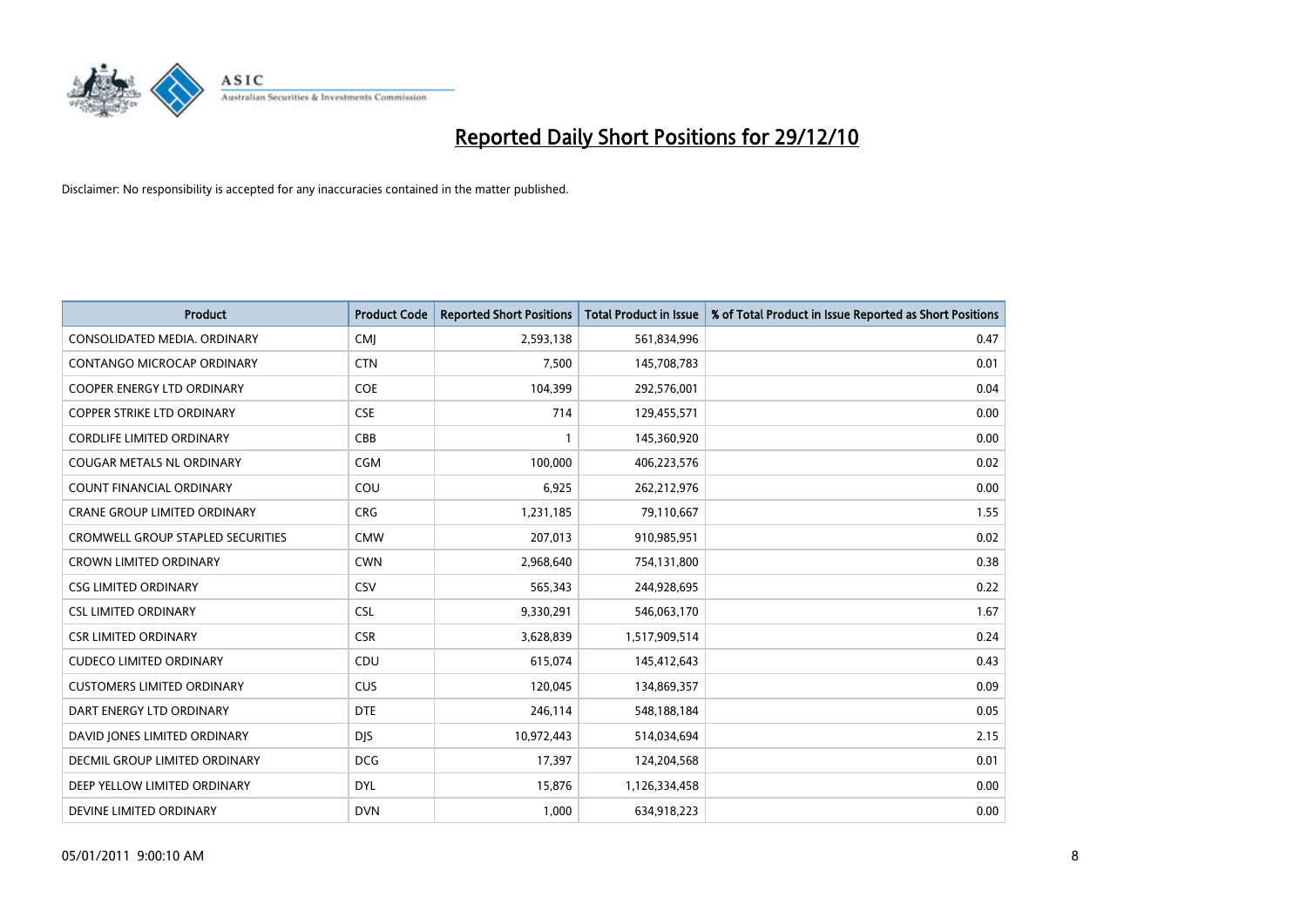

| <b>Product</b>                       | <b>Product Code</b> | <b>Reported Short Positions</b> | <b>Total Product in Issue</b> | % of Total Product in Issue Reported as Short Positions |
|--------------------------------------|---------------------|---------------------------------|-------------------------------|---------------------------------------------------------|
| DEXUS PROPERTY GROUP STAPLED UNITS   | <b>DXS</b>          | 26,536,776                      | 4,839,024,176                 | 0.55                                                    |
| DISCOVERY METALS LTD ORDINARY        | <b>DML</b>          | 262,915                         | 436,628,231                   | 0.06                                                    |
| <b>DOMINION MINING ORDINARY</b>      | <b>DOM</b>          | 82,801                          | 103,520,259                   | 0.07                                                    |
| DOMINO PIZZA ENTERPR ORDINARY        | <b>DMP</b>          | 3                               | 68,407,674                    | 0.00                                                    |
| DOWNER EDI LIMITED ORDINARY          | <b>DOW</b>          | 1,721,522                       | 343,178,483                   | 0.49                                                    |
| DUET GROUP STAPLED US PROHIBIT.      | <b>DUE</b>          | 1,220,756                       | 887,304,690                   | 0.14                                                    |
| DULUXGROUP LIMITED ORDINARY          | <b>DLX</b>          | 549,672                         | 367,456,259                   | 0.15                                                    |
| DWS ADVANCED ORDINARY                | <b>DWS</b>          | 100,462                         | 132,362,763                   | 0.08                                                    |
| DYESOL LIMITED ORDINARY              | <b>DYE</b>          | 340,000                         | 143,384,818                   | 0.24                                                    |
| <b>EASTERN STAR GAS ORDINARY</b>     | <b>ESG</b>          | 2,048,341                       | 991,567,041                   | 0.17                                                    |
| EDT RETAIL TRUST UNITS               | <b>EDT</b>          | 99,457                          | 4,700,290,868                 | 0.00                                                    |
| <b>ELDERS LIMITED ORDINARY</b>       | <b>ELD</b>          | 13,012,527                      | 448,598,480                   | 2.88                                                    |
| ELDORADO GOLD CORP CDI 1:1           | EAU                 | 25,530                          | 20,358,131                    | 0.14                                                    |
| ELEMENTOS LIMITED ORDINARY           | <b>ELT</b>          | 8                               | 48,685,454                    | 0.00                                                    |
| ELIXIR PETROLEUM LTD ORDINARY        | <b>EXR</b>          | 324,400                         | 188,988,472                   | 0.17                                                    |
| <b>EMECO HOLDINGS ORDINARY</b>       | EHL                 | 1,469,677                       | 631,237,586                   | 0.24                                                    |
| ENERGY RESOURCES ORDINARY 'A'        | ERA                 | 1,350,997                       | 190,737,934                   | 0.71                                                    |
| <b>ENERGY WORLD CORPOR, ORDINARY</b> | <b>EWC</b>          | 7,440,582                       | 1,561,166,672                 | 0.48                                                    |
| <b>ENTEK ENERGY LTD ORDINARY</b>     | <b>ETE</b>          | 489,903                         | 287,692,535                   | 0.17                                                    |
| <b>ENTELLECT SOLUTIONS ORDINARY</b>  | <b>ESN</b>          | 464,050                         | 1,740,334,200                 | 0.03                                                    |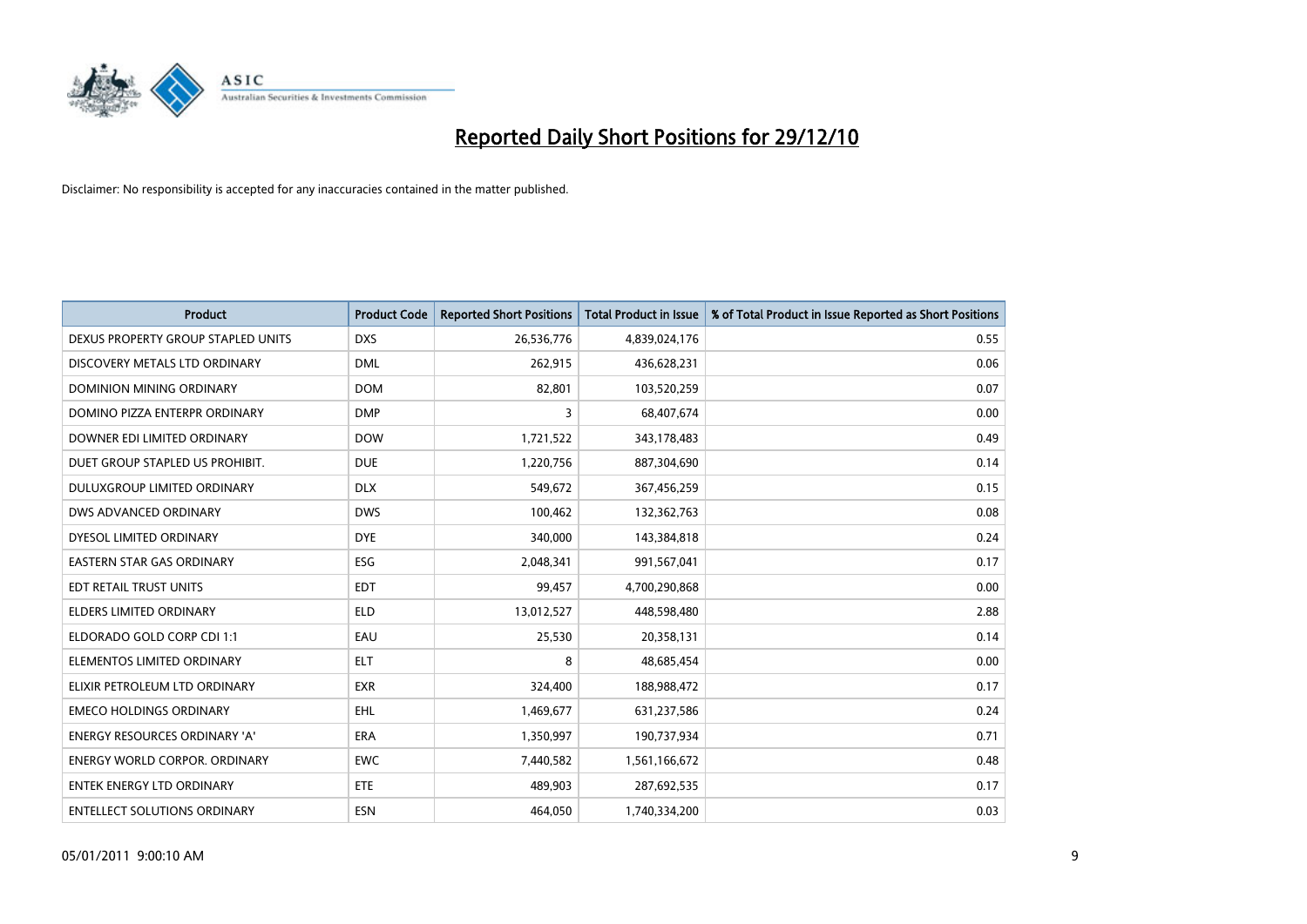

| Product                                   | <b>Product Code</b> | <b>Reported Short Positions</b> | <b>Total Product in Issue</b> | % of Total Product in Issue Reported as Short Positions |
|-------------------------------------------|---------------------|---------------------------------|-------------------------------|---------------------------------------------------------|
| <b>ENVESTRA LIMITED ORDINARY</b>          | <b>ENV</b>          | 4,860,865                       | 1,430,398,609                 | 0.34                                                    |
| EQUATORIAL RES LTD ORDINARY               | EQX                 | 10,100                          | 86,193,022                    | 0.01                                                    |
| EQUINOX MINERALS LTD CHESS DEPOSITARY INT | EON                 | 4,307,191                       | 709,393,211                   | 0.61                                                    |
| <b>EVEREST FINANCIAL ORDINARY</b>         | <b>EFG</b>          | 4.300                           | 251,442,316                   | 0.00                                                    |
| <b>EXTRACT RESOURCES ORDINARY</b>         | <b>EXT</b>          | 290,780                         | 243,302,298                   | 0.12                                                    |
| FAIRFAX MEDIA LTD ORDINARY                | <b>FXI</b>          | 295,081,783                     | 2,351,955,725                 | 12.54                                                   |
| <b>FANTASTIC HOLDINGS ORDINARY</b>        | <b>FAN</b>          | 3,000                           | 102,739,538                   | 0.00                                                    |
| FERRAUS LIMITED ORDINARY                  | <b>FRS</b>          | 370                             | 205,700,890                   | 0.00                                                    |
| FISHER & PAYKEL APP. ORDINARY             | <b>FPA</b>          | 11,274,454                      | 724,235,162                   | 1.57                                                    |
| FISHER & PAYKEL H. ORDINARY               | FPH                 | 2,327,456                       | 520,409,135                   | 0.45                                                    |
| FKP PROPERTY GROUP STAPLED SECURITIES     | <b>FKP</b>          | 10,048,524                      | 1,174,033,185                 | 0.84                                                    |
| FLEETWOOD CORP ORDINARY                   | <b>FWD</b>          | 67,921                          | 57,281,484                    | 0.12                                                    |
| FLETCHER BUILDING ORDINARY                | <b>FBU</b>          | 1,323,663                       | 611,250,393                   | 0.21                                                    |
| FLEXIGROUP LIMITED ORDINARY               | FXL                 | 139,750                         | 275,472,492                   | 0.05                                                    |
| <b>FLIGHT CENTRE ORDINARY</b>             | <b>FLT</b>          | 2,773,989                       | 99,789,746                    | 2.78                                                    |
| FLINDERS MINES LTD ORDINARY               | <b>FMS</b>          | 21,472,882                      | 1,820,329,571                 | 1.18                                                    |
| <b>FOCUS MINERALS LTD ORDINARY</b>        | <b>FML</b>          | 61,890                          | 2,865,543,210                 | 0.00                                                    |
| <b>FORGE GROUP LIMITED ORDINARY</b>       | FGE                 | 7,824                           | 82,844,014                    | 0.01                                                    |
| FORTE ENERGY NL ORDINARY                  | FTE                 | 2,658,986                       | 582,658,031                   | 0.46                                                    |
| FORTESCUE METALS GRP ORDINARY             | <b>FMG</b>          | 7,214,541                       | 3,112,442,409                 | 0.21                                                    |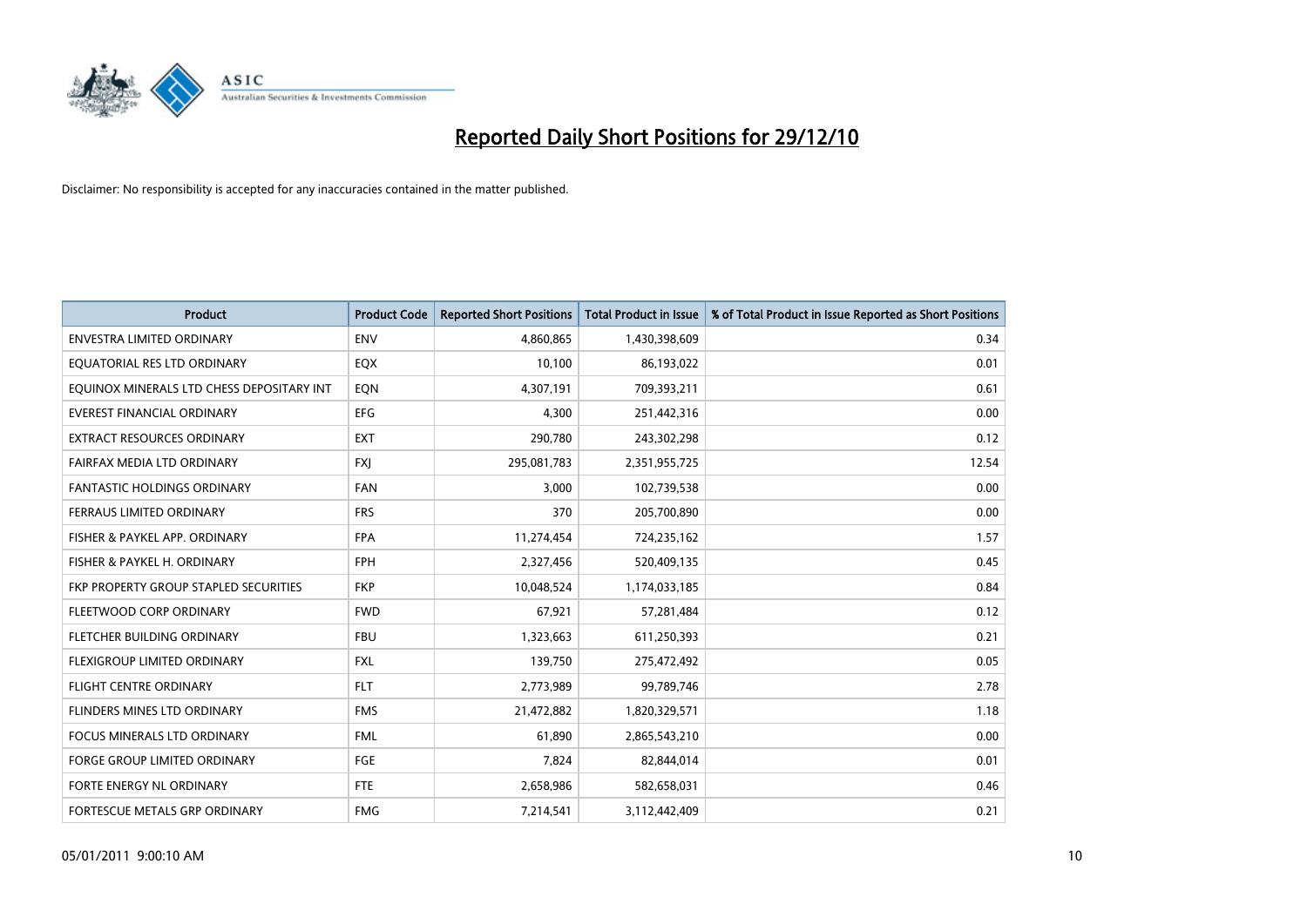

| <b>Product</b>                            | <b>Product Code</b> | <b>Reported Short Positions</b> | <b>Total Product in Issue</b> | % of Total Product in Issue Reported as Short Positions |
|-------------------------------------------|---------------------|---------------------------------|-------------------------------|---------------------------------------------------------|
| <b>FOSTER'S GROUP ORDINARY</b>            | <b>FGL</b>          | 10,102,829                      | 1,935,386,127                 | 0.53                                                    |
| FTD CORPORATION ORDINARY                  | <b>FTD</b>          | 8,088                           | 100,421,069                   | 0.01                                                    |
| FUNTASTIC LIMITED ORDINARY                | <b>FUN</b>          | 322,528                         | 340,997,682                   | 0.09                                                    |
| <b>G.U.D. HOLDINGS ORDINARY</b>           | GUD                 | 280,804                         | 68,426,721                    | 0.41                                                    |
| <b>GALAXY RESOURCES ORDINARY</b>          | <b>GXY</b>          | 620,152                         | 191,903,358                   | 0.30                                                    |
| <b>GEODYNAMICS LIMITED ORDINARY</b>       | GDY                 | 232,070                         | 333,643,956                   | 0.07                                                    |
| <b>GINDALBIE METALS LTD ORDINARY</b>      | GBG                 | 8,243,169                       | 935,215,590                   | 0.87                                                    |
| <b>GIRALIA RESOURCES NL ORDINARY</b>      | <b>GIR</b>          | 250,967                         | 181,160,170                   | 0.14                                                    |
| <b>GLOBAL MINING ORDINARY</b>             | <b>GMI</b>          | 8,951                           | 191,820,968                   | 0.00                                                    |
| <b>GLOUCESTER COAL ORDINARY</b>           | GCL                 | 268,803                         | 140,447,062                   | 0.19                                                    |
| <b>GME RESOURCES LTD ORDINARY</b>         | <b>GME</b>          | 800                             | 302,352,750                   | 0.00                                                    |
| <b>GOLD ONE INT LTD ORDINARY</b>          | GDO                 | 50,993                          | 806,875,987                   | 0.01                                                    |
| <b>GOLDEN GATE PETROL ORDINARY</b>        | GGP                 | 11,538                          | 1,067,159,955                 | 0.00                                                    |
| <b>GOLDEN WEST RESOURCE ORDINARY</b>      | <b>GWR</b>          | 1,617                           | 164,606,127                   | 0.00                                                    |
| <b>GOODMAN FIELDER, ORDINARY</b>          | <b>GFF</b>          | 12,360,352                      | 1,380,386,438                 | 0.90                                                    |
| <b>GOODMAN GROUP STAPLED US PROHIBIT.</b> | GMG                 | 24,949,970                      | 6,369,751,394                 | 0.38                                                    |
| <b>GPT GROUP STAPLED SEC.</b>             | GPT                 | 1,084,273                       | 1,855,529,431                 | 0.05                                                    |
| <b>GRAINCORP LIMITED A CLASS ORDINARY</b> | <b>GNC</b>          | 565,783                         | 198,318,900                   | 0.29                                                    |
| <b>GRANGE RESOURCES, ORDINARY</b>         | <b>GRR</b>          | 1,542,423                       | 1,152,077,403                 | 0.13                                                    |
| <b>GREENLAND MIN EN LTD ORDINARY</b>      | GGG                 | 1,184,909                       | 280,456,517                   | 0.42                                                    |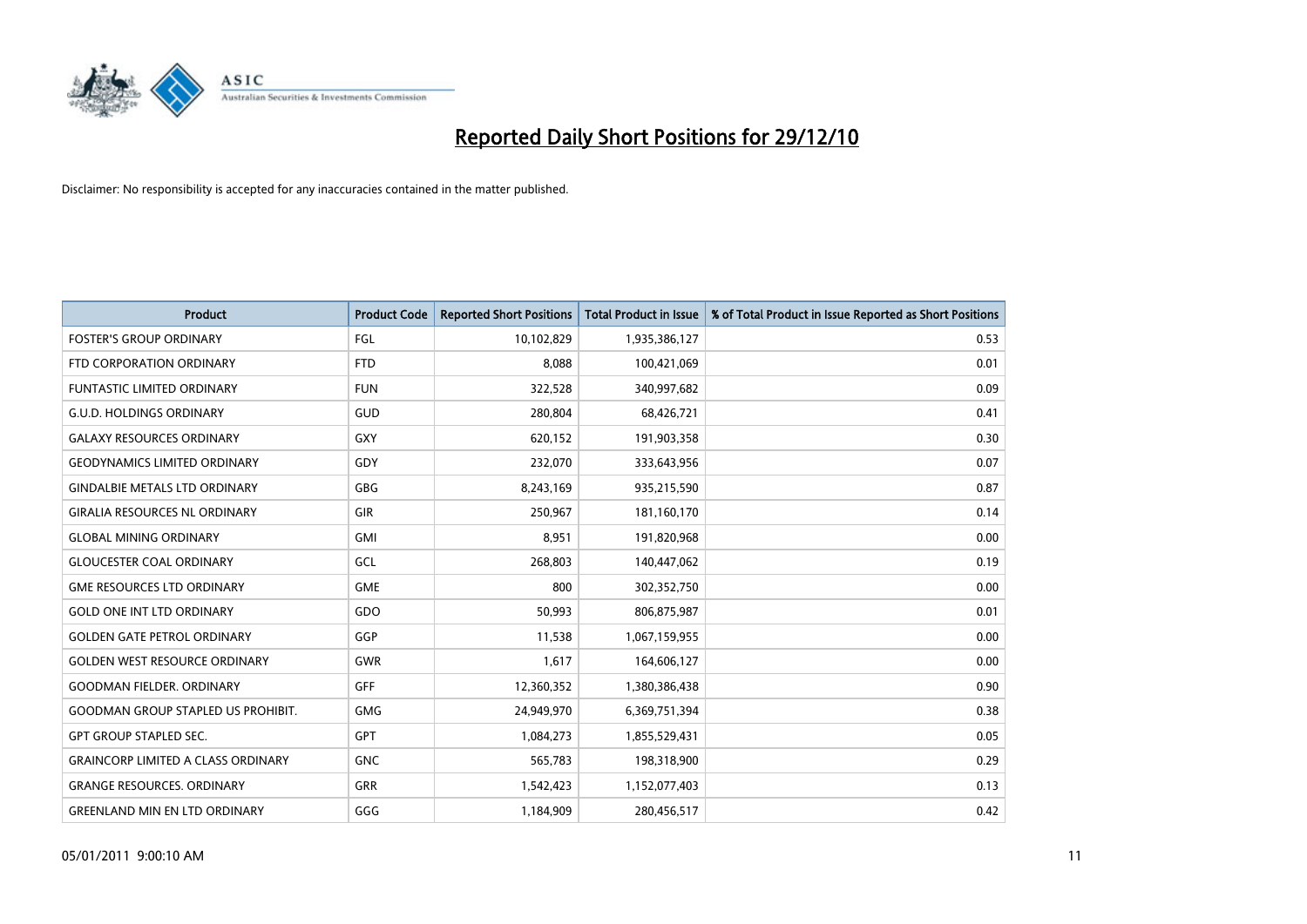

| <b>Product</b>                                   | <b>Product Code</b> | <b>Reported Short Positions</b> | <b>Total Product in Issue</b> | % of Total Product in Issue Reported as Short Positions |
|--------------------------------------------------|---------------------|---------------------------------|-------------------------------|---------------------------------------------------------|
| <b>GRYPHON MINERALS LTD ORDINARY</b>             | GRY                 | 115,917                         | 292,472,058                   | 0.05                                                    |
| <b>GUINNESS PEAT GROUP. CHESS DEPOSITARY INT</b> | <b>GPG</b>          | 55                              | 291,115,957                   | 0.00                                                    |
| <b>GUNNS LIMITED ORDINARY</b>                    | <b>GNS</b>          | 13,601,275                      | 848,401,559                   | 1.57                                                    |
| <b>GWA GROUP LTD ORDINARY</b>                    | <b>GWA</b>          | 3,033,947                       | 301,102,514                   | 1.02                                                    |
| HARVEY NORMAN ORDINARY                           | <b>HVN</b>          | 25,673,025                      | 1,062,316,784                 | 2.39                                                    |
| HASTIE GROUP LIMITED ORDINARY                    | <b>HST</b>          | 469,935                         | 239,781,419                   | 0.19                                                    |
| HASTINGS DIVERSIFIED STAPLED SECURITY            | <b>HDF</b>          | 395,268                         | 518,300,758                   | 0.07                                                    |
| HEARTWARE INT INC CDI 35:1                       | <b>HIN</b>          | 272,008                         | 66,059,280                    | 0.41                                                    |
| <b>HENDERSON GROUP CDI 1:1</b>                   | <b>HGG</b>          | 5,549,906                       | 560,490,613                   | 0.98                                                    |
| HFA HOLDINGS LIMITED ORDINARY                    | <b>HFA</b>          | 1,953,374                       | 469,330,170                   | 0.41                                                    |
| HIGHLANDS PACIFIC ORDINARY                       | <b>HIG</b>          | 2,382,804                       | 685,582,148                   | 0.35                                                    |
| <b>HILLS HOLDINGS LTD ORDINARY</b>               | <b>HIL</b>          | 384,395                         | 248,676,841                   | 0.15                                                    |
| HORIZON OIL LIMITED ORDINARY                     | <b>HZN</b>          | 2,964,396                       | 1,130,311,515                 | 0.26                                                    |
| <b>ICON ENERGY LIMITED ORDINARY</b>              | <b>ICN</b>          | 67,000                          | 469,301,394                   | 0.01                                                    |
| <b>IINET LIMITED ORDINARY</b>                    | <b>IIN</b>          | 123,792                         | 151,971,119                   | 0.08                                                    |
| ILUKA RESOURCES ORDINARY                         | ILU                 | 1,912,391                       | 418,700,517                   | 0.43                                                    |
| IMF (AUSTRALIA) LTD ORDINARY                     | <b>IMF</b>          | 330,137                         | 122,496,819                   | 0.27                                                    |
| IMX RESOURCES LTD ORDINARY                       | <b>IXR</b>          | 20,000                          | 262,552,803                   | 0.01                                                    |
| <b>INCITEC PIVOT ORDINARY</b>                    | <b>IPL</b>          | 1,781,483                       | 1,628,730,107                 | 0.10                                                    |
| INDAGO RESOURCES LTD ORDINARY                    | <b>IDG</b>          | 8,179                           | 5,478,823                     | 0.15                                                    |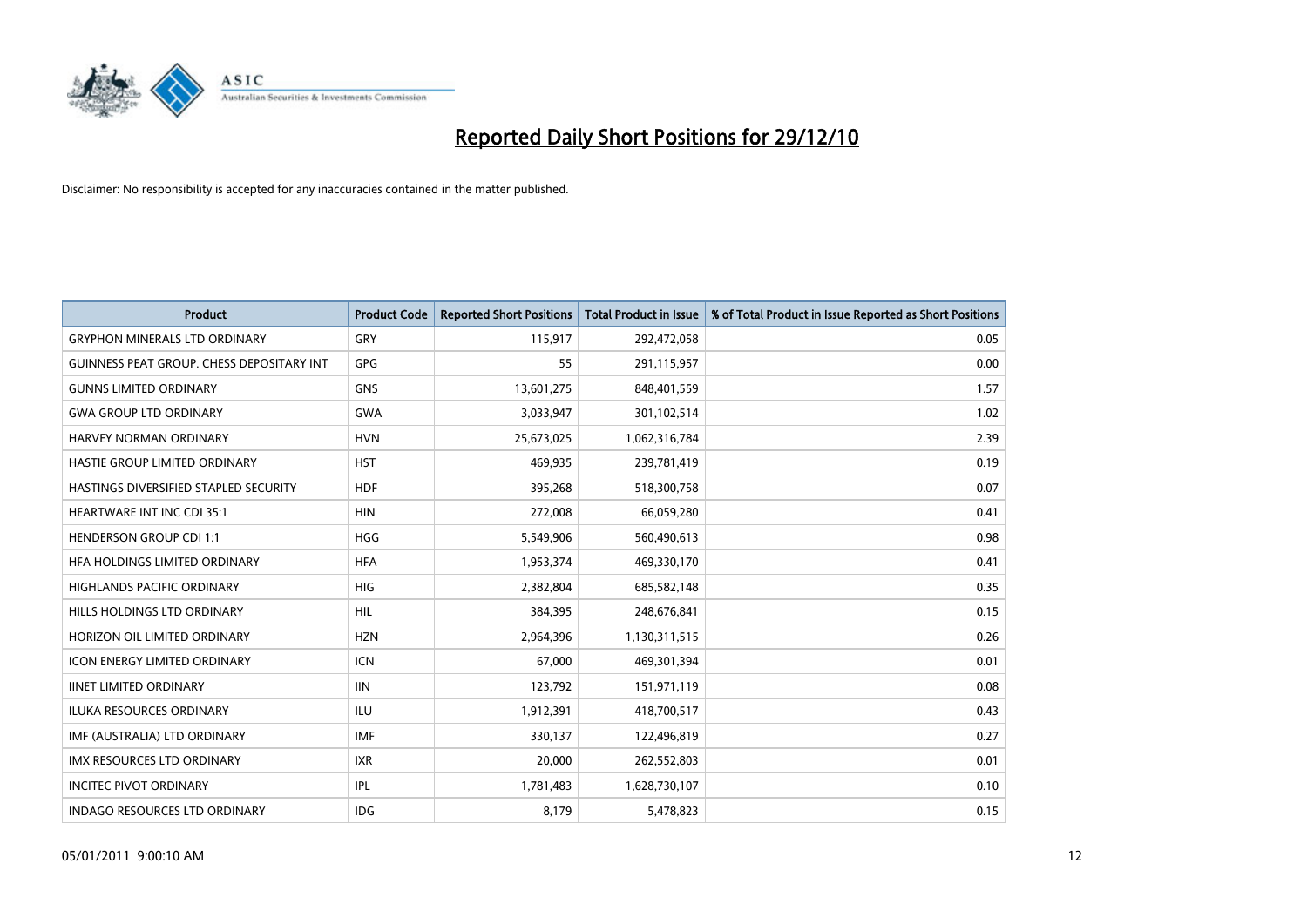

| Product                                  | <b>Product Code</b> | <b>Reported Short Positions</b> | <b>Total Product in Issue</b> | % of Total Product in Issue Reported as Short Positions |
|------------------------------------------|---------------------|---------------------------------|-------------------------------|---------------------------------------------------------|
| <b>INDEPENDENCE GROUP ORDINARY</b>       | <b>IGO</b>          | 316,670                         | 138,777,305                   | 0.23                                                    |
| INDOPHIL RESOURCES ORDINARY              | <b>IRN</b>          | 379,700                         | 471,445,763                   | 0.08                                                    |
| <b>INDUSTREA LIMITED ORDINARY</b>        | IDL                 | 1,039,373                       | 363,878,295                   | 0.28                                                    |
| <b>INFIGEN ENERGY STAPLED SECURITIES</b> | <b>IFN</b>          | 5,079,028                       | 761,222,569                   | 0.66                                                    |
| ING INDUSTRIAL FUND UNITS                | IIF                 | 1,828,866                       | 2,592,249,647                 | 0.08                                                    |
| ING OFFICE FUND STAPLED SECURITIES       | <b>IOF</b>          | 2,450,379                       | 2,729,071,212                 | 0.08                                                    |
| ING RE COM GROUP STAPLED SECURITIES      | ILF.                | 9,075                           | 441,029,194                   | 0.00                                                    |
| <b>INSURANCE AUSTRALIA ORDINARY</b>      | <b>IAG</b>          | 1,185,246                       | 2,079,034,021                 | 0.04                                                    |
| INTEGRA MINING LTD, ORDINARY             | <b>IGR</b>          | 5,059,228                       | 757,692,394                   | 0.68                                                    |
| <b>INTREPID MINES ORDINARY</b>           | <b>IAU</b>          | 1,685,427                       | 513,831,574                   | 0.32                                                    |
| <b>INVOCARE LIMITED ORDINARY</b>         | <b>IVC</b>          | 1,009,755                       | 102,421,288                   | 0.99                                                    |
| <b>ION LIMITED ORDINARY</b>              | <b>ION</b>          | 164,453                         | 256,365,105                   | 0.06                                                    |
| <b>IOOF HOLDINGS LTD ORDINARY</b>        | IFL                 | 1,457,328                       | 229,794,395                   | 0.64                                                    |
| <b>IRESS MARKET TECH. ORDINARY</b>       | <b>IRE</b>          | 2,048,453                       | 126,018,142                   | 1.62                                                    |
| <b>IRON ORE HOLDINGS ORDINARY</b>        | <b>IOH</b>          | 14,525                          | 137,548,774                   | 0.01                                                    |
| <b>ISHARES MSCI EAFE CDI 1:1</b>         | <b>IVE</b>          | 75,419                          | 590,400,000                   | 0.01                                                    |
| ISHARES S&P 500 CDI 1:1                  | <b>IVV</b>          | 5,977                           | 116,350,000                   | 0.00                                                    |
| ISHARES S&P ASIA 50 CDI 1:1              | IAA                 | 2,242                           | 1,700,000                     | 0.13                                                    |
| <b>ISOFT GROUP LIMITED ORDINARY</b>      | <b>ISF</b>          | 5,112,143                       | 1,070,595,874                 | 0.48                                                    |
| <b>IVANHOE AUSTRALIA ORDINARY</b>        | <b>IVA</b>          | 312,480                         | 418,410,103                   | 0.08                                                    |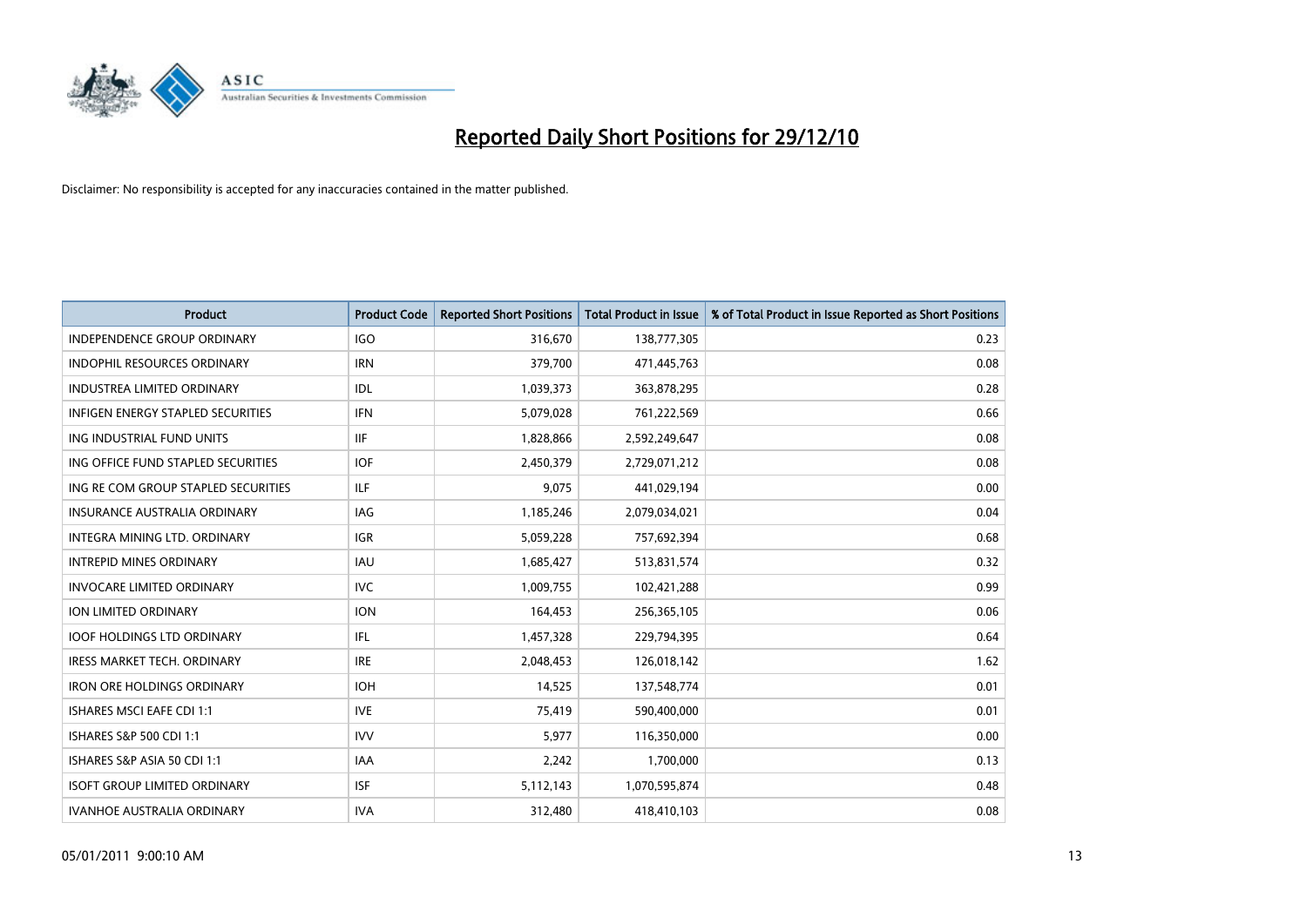

| Product                                  | <b>Product Code</b> | <b>Reported Short Positions</b> | <b>Total Product in Issue</b> | % of Total Product in Issue Reported as Short Positions |
|------------------------------------------|---------------------|---------------------------------|-------------------------------|---------------------------------------------------------|
| <b>JABIRU METALS LTD ORDINARY</b>        | <b>JML</b>          | 76,557                          | 552,619,180                   | 0.01                                                    |
| JAMES HARDIE INDUST CHESS DEPOSITARY INT | <b>IHX</b>          | 14,854,598                      | 436,085,585                   | 3.38                                                    |
| <b>JAMESON RESOURCES ORDINARY</b>        | JAL                 | 1,600,000                       | 82,767,024                    | 1.93                                                    |
| <b>JB HI-FI LIMITED ORDINARY</b>         | <b>IBH</b>          | 7,656,641                       | 109,223,945                   | 7.02                                                    |
| <b>KAGARA LTD ORDINARY</b>               | KZL                 | 2,026,535                       | 707,789,717                   | 0.27                                                    |
| KANGAROO RES LTD ORDINARY                | <b>KRL</b>          | 9,242,004                       | 801,491,752                   | 1.15                                                    |
| KAROON GAS AUSTRALIA ORDINARY            | <b>KAR</b>          | 210,080                         | 217,295,769                   | 0.09                                                    |
| KATHMANDU HOLD LTD ORDINARY              | <b>KMD</b>          | 347,332                         | 200,000,000                   | 0.17                                                    |
| <b>KEYBRIDGE CAPITAL ORDINARY</b>        | KBC                 | 5,999                           | 172,070,564                   | 0.00                                                    |
| KIMBERLEY METALS LTD ORDINARY            | KBL                 | 2,609                           | 161,356,672                   | 0.00                                                    |
| KINGSGATE CONSOLID. ORDINARY             | <b>KCN</b>          | 1,602,702                       | 102,286,251                   | 1.56                                                    |
| KINGSROSE MINING LTD ORDINARY            | <b>KRM</b>          | 147,440                         | 249,818,060                   | 0.06                                                    |
| LEIGHTON HOLDINGS ORDINARY               | LEI                 | 4,007,162                       | 300,889,299                   | 1.31                                                    |
| LEND LEASE GROUP UNIT/ORD STAPLED        | <b>LLC</b>          | 1,350,186                       | 565,558,754                   | 0.24                                                    |
| LINC ENERGY LTD ORDINARY                 | <b>LNC</b>          | 5,783,016                       | 499,252,239                   | 1.14                                                    |
| LYNAS CORPORATION ORDINARY               | <b>LYC</b>          | 40,777,416                      | 1,662,499,093                 | 2.43                                                    |
| M2 TELECOMMUNICATION ORDINARY            | <b>MTU</b>          | 2,200                           | 122,827,336                   | 0.00                                                    |
| MAC SERVICES (THE) ORDINARY              | <b>MSL</b>          | 65,667                          | 165,966,692                   | 0.04                                                    |
| MACARTHUR COAL ORDINARY                  | <b>MCC</b>          | 1,234,334                       | 299,476,903                   | 0.39                                                    |
| <b>MACMAHON HOLDINGS ORDINARY</b>        | <b>MAH</b>          | 3,490,007                       | 733,711,705                   | 0.46                                                    |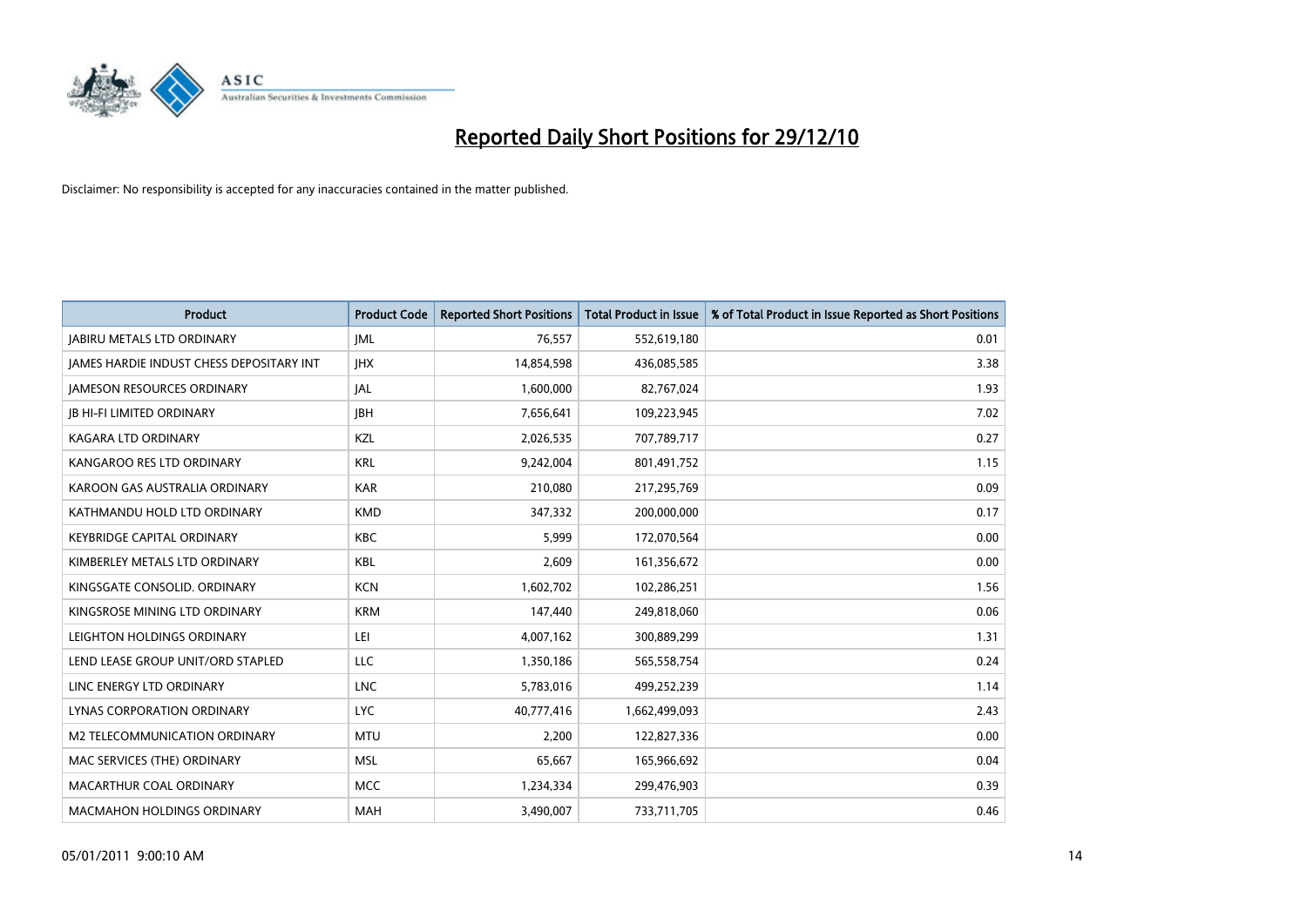

| Product                               | <b>Product Code</b> | <b>Reported Short Positions</b> | <b>Total Product in Issue</b> | % of Total Product in Issue Reported as Short Positions |
|---------------------------------------|---------------------|---------------------------------|-------------------------------|---------------------------------------------------------|
| MACO ATLAS ROADS GRP ORDINARY STAPLED | <b>MQA</b>          | 3,455,445                       | 452,345,907                   | 0.75                                                    |
| MACQUARIE GROUP LTD ORDINARY          | MQG                 | 3,078,166                       | 346,713,433                   | 0.88                                                    |
| <b>MANTRA RESOURCES ORDINARY</b>      | <b>MRU</b>          | 15,850                          | 131,329,188                   | 0.01                                                    |
| MAP GROUP STAPLED US PROHIBIT.        | <b>MAP</b>          | 1,616,630                       | 1,861,210,782                 | 0.10                                                    |
| <b>MARION ENERGY ORDINARY</b>         | MAE                 | 332,494                         | 863,960,474                   | 0.04                                                    |
| <b>MATRIX C &amp; E LTD ORDINARY</b>  | <b>MCE</b>          | 73,670                          | 72,964,098                    | 0.10                                                    |
| MCMILLAN SHAKESPEARE ORDINARY         | <b>MMS</b>          | 201,201                         | 67,919,101                    | 0.29                                                    |
| MCPHERSON'S LTD ORDINARY              | <b>MCP</b>          | 17,139                          | 71,651,758                    | 0.02                                                    |
| MEDUSA MINING LTD ORDINARY            | <b>MML</b>          | 1,731,474                       | 188,233,911                   | 0.90                                                    |
| MELBOURNE IT LIMITED ORDINARY         | MLB                 | 136,142                         | 80,031,955                    | 0.17                                                    |
| MEO AUSTRALIA LTD ORDINARY            | <b>MEO</b>          | 823,552                         | 539,913,260                   | 0.15                                                    |
| <b>MERMAID MARINE ORDINARY</b>        | <b>MRM</b>          | 273,907                         | 213,383,546                   | 0.12                                                    |
| MESOBLAST LIMITED ORDINARY            | <b>MSB</b>          | 90,856                          | 252,645,506                   | 0.04                                                    |
| METALS X LIMITED ORDINARY             | <b>MLX</b>          | 326,940                         | 1,365,661,782                 | 0.03                                                    |
| METCASH LIMITED ORDINARY              | <b>MTS</b>          | 21,404,339                      | 768,787,804                   | 2.78                                                    |
| METGASCO LIMITED ORDINARY             | MEL                 | 235,435                         | 252,460,972                   | 0.09                                                    |
| MICLYN EXP OFFSHR ORDINARY            | <b>MIO</b>          | 140,741                         | 271,700,000                   | 0.05                                                    |
| MINARA RESOURCES ORDINARY             | <b>MRE</b>          | 7,309,026                       | 1,167,783,517                 | 0.63                                                    |
| MINCOR RESOURCES NL ORDINARY          | <b>MCR</b>          | 650,830                         | 200,608,804                   | 0.33                                                    |
| MINEMAKERS LIMITED ORDINARY           | <b>MAK</b>          | 50,000                          | 227,003,950                   | 0.02                                                    |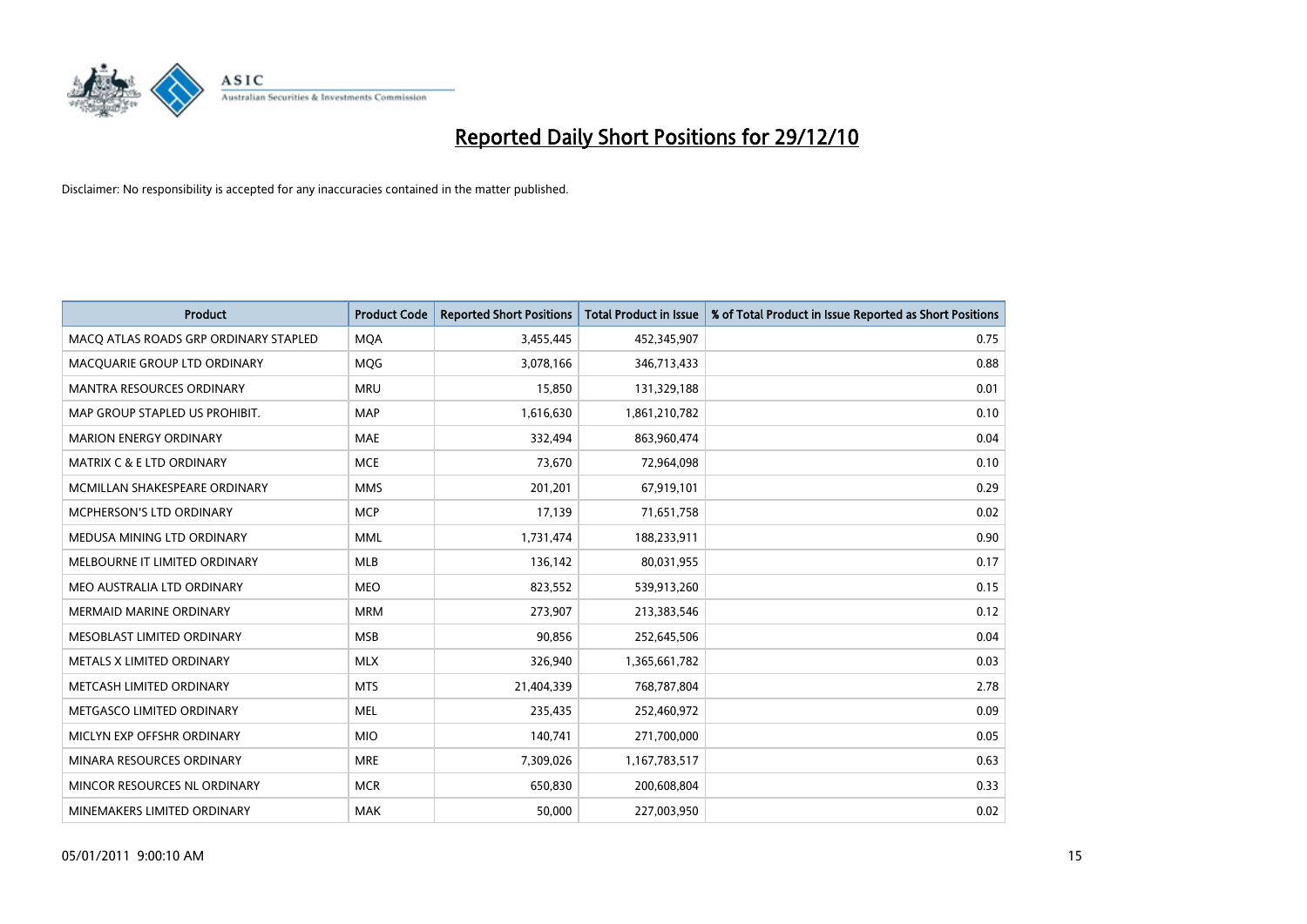

| Product                           | <b>Product Code</b> | <b>Reported Short Positions</b> | <b>Total Product in Issue</b> | % of Total Product in Issue Reported as Short Positions |
|-----------------------------------|---------------------|---------------------------------|-------------------------------|---------------------------------------------------------|
| MINERAL DEPOSITS ORDINARY         | <b>MDL</b>          | 186,125                         | 60,768,582                    | 0.30                                                    |
| MINERAL RESOURCES, ORDINARY       | <b>MIN</b>          | 210,307                         | 168,219,485                   | 0.12                                                    |
| MIRABELA NICKEL LTD ORDINARY      | <b>MBN</b>          | 8,167,650                       | 491,561,237                   | 1.66                                                    |
| MIRVAC GROUP STAPLED SECURITIES   | <b>MGR</b>          | 23,600,208                      | 3,415,819,357                 | 0.68                                                    |
| MOLOPO ENERGY LTD ORDINARY        | <b>MPO</b>          | 1,540,389                       | 250,972,584                   | 0.62                                                    |
| MONADELPHOUS GROUP ORDINARY       | <b>MND</b>          | 338,394                         | 87,521,827                    | 0.38                                                    |
| MORTGAGE CHOICE LTD ORDINARY      | MOC                 | 7,482                           | 119,948,255                   | 0.01                                                    |
| <b>MOUNT GIBSON IRON ORDINARY</b> | <b>MGX</b>          | 3,740,283                       | 1,082,570,693                 | 0.34                                                    |
| MULTIPLEX SITES SITES             | <b>MXUPA</b>        | 42                              | 4,500,000                     | 0.00                                                    |
| MURCHISON METALS LTD ORDINARY     | <b>MMX</b>          | 9,807,577                       | 435,884,268                   | 2.24                                                    |
| MYER HOLDINGS LTD ORDINARY        | <b>MYR</b>          | 17,886,645                      | 582,297,884                   | 3.05                                                    |
| MYSTATE LIMITED ORDINARY          | <b>MYS</b>          | 1,400                           | 67,439,158                    | 0.00                                                    |
| NATIONAL AUST. BANK ORDINARY      | <b>NAB</b>          | 9,376,698                       | 2,137,640,047                 | 0.43                                                    |
| NATURAL FUEL LIMITED ORDINARY     | <b>NFL</b>          | 1                               | 721,912                       | 0.00                                                    |
| NAVITAS LIMITED ORDINARY          | <b>NVT</b>          | 795,128                         | 368,766,367                   | 0.20                                                    |
| NEPTUNE MARINE ORDINARY           | <b>NMS</b>          | 2,024,949                       | 442,245,734                   | 0.45                                                    |
| NEW HOPE CORPORATION ORDINARY     | <b>NHC</b>          | 586,930                         | 830,230,549                   | 0.07                                                    |
| NEWCREST MINING ORDINARY          | <b>NCM</b>          | 3,151,524                       | 765,211,675                   | 0.37                                                    |
| NEWS CORP A NON-VOTING CDI        | <b>NWSLV</b>        | 130,515                         | 1,828,208,910                 | 0.01                                                    |
| NEWS CORP B VOTING CDI            | <b>NWS</b>          | 7,114,297                       | 798,520,953                   | 0.89                                                    |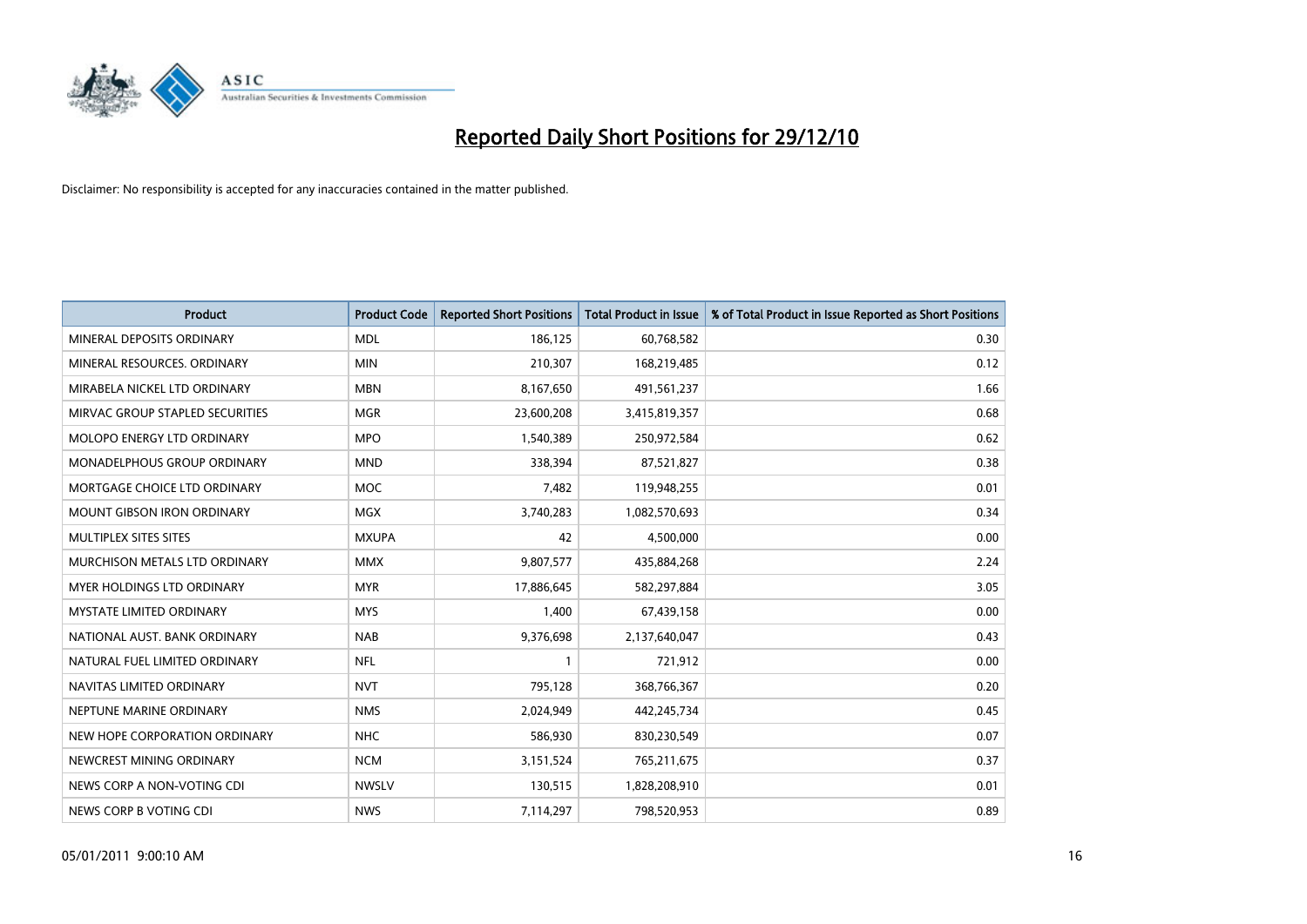

| Product                               | <b>Product Code</b> | <b>Reported Short Positions</b> | <b>Total Product in Issue</b> | % of Total Product in Issue Reported as Short Positions |
|---------------------------------------|---------------------|---------------------------------|-------------------------------|---------------------------------------------------------|
| NEXBIS LIMITED ORDINARY               | <b>NBS</b>          | 63,733                          | 798,356,704                   | 0.01                                                    |
| NEXUS ENERGY LIMITED ORDINARY         | <b>NXS</b>          | 5,543,166                       | 1,020,257,304                 | 0.55                                                    |
| NIB HOLDINGS LIMITED ORDINARY         | <b>NHF</b>          | 4,911                           | 468,215,782                   | 0.00                                                    |
| NICK SCALI LIMITED ORDINARY           | <b>NCK</b>          | 35,846                          | 81,000,000                    | 0.04                                                    |
| NIDO PETROLEUM ORDINARY               | <b>NDO</b>          | 63,244                          | 1,340,630,321                 | 0.00                                                    |
| NKWE PLATINUM 10C US COMMON           | <b>NKP</b>          | 353,796                         | 559,651,184                   | 0.07                                                    |
| NORTHERN CREST ORDINARY               | <b>NOC</b>          | 24,345                          | 116,074,781                   | 0.02                                                    |
| NORTHERN IRON LTD ORDINARY            | <b>NFE</b>          | 1,384,526                       | 336,084,863                   | 0.42                                                    |
| NOVOGEN LIMITED ORDINARY              | <b>NRT</b>          | 56,449                          | 102,125,894                   | 0.06                                                    |
| NRW HOLDINGS LIMITED ORDINARY         | <b>NWH</b>          | 488,180                         | 251,223,000                   | 0.19                                                    |
| NUCOAL RESOURCES NL ORDINARY          | <b>NCR</b>          | 32,489                          | 362,528,869                   | 0.01                                                    |
| NUFARM LIMITED ORDINARY               | <b>NUF</b>          | 3,049,451                       | 261,775,731                   | 1.18                                                    |
| NUPLEX INDUSTRIES ORDINARY            | <b>NPX</b>          | 77,095                          | 195,060,783                   | 0.04                                                    |
| OAKTON LIMITED ORDINARY               | <b>OKN</b>          | 765,941                         | 93,674,235                    | 0.81                                                    |
| OCEANAGOLD CORP. CHESS DEPOSITARY INT | OGC                 | 316,013                         | 261,934,278                   | 0.12                                                    |
| OCEANIA CAPITAL LTD ORDINARY          | <b>OCP</b>          | 2,500                           | 91,921,295                    | 0.00                                                    |
| OIL SEARCH LTD ORDINARY               | OSH                 | 7,943,811                       | 1,312,888,303                 | 0.58                                                    |
| OM HOLDINGS LIMITED ORDINARY          | OMH                 | 2,283,173                       | 503,085,150                   | 0.45                                                    |
| <b>ONESTEEL LIMITED ORDINARY</b>      | OST                 | 4,099,735                       | 1,334,723,421                 | 0.29                                                    |
| ORICA LIMITED ORDINARY                | ORI                 | 241,310                         | 362,100,430                   | 0.05                                                    |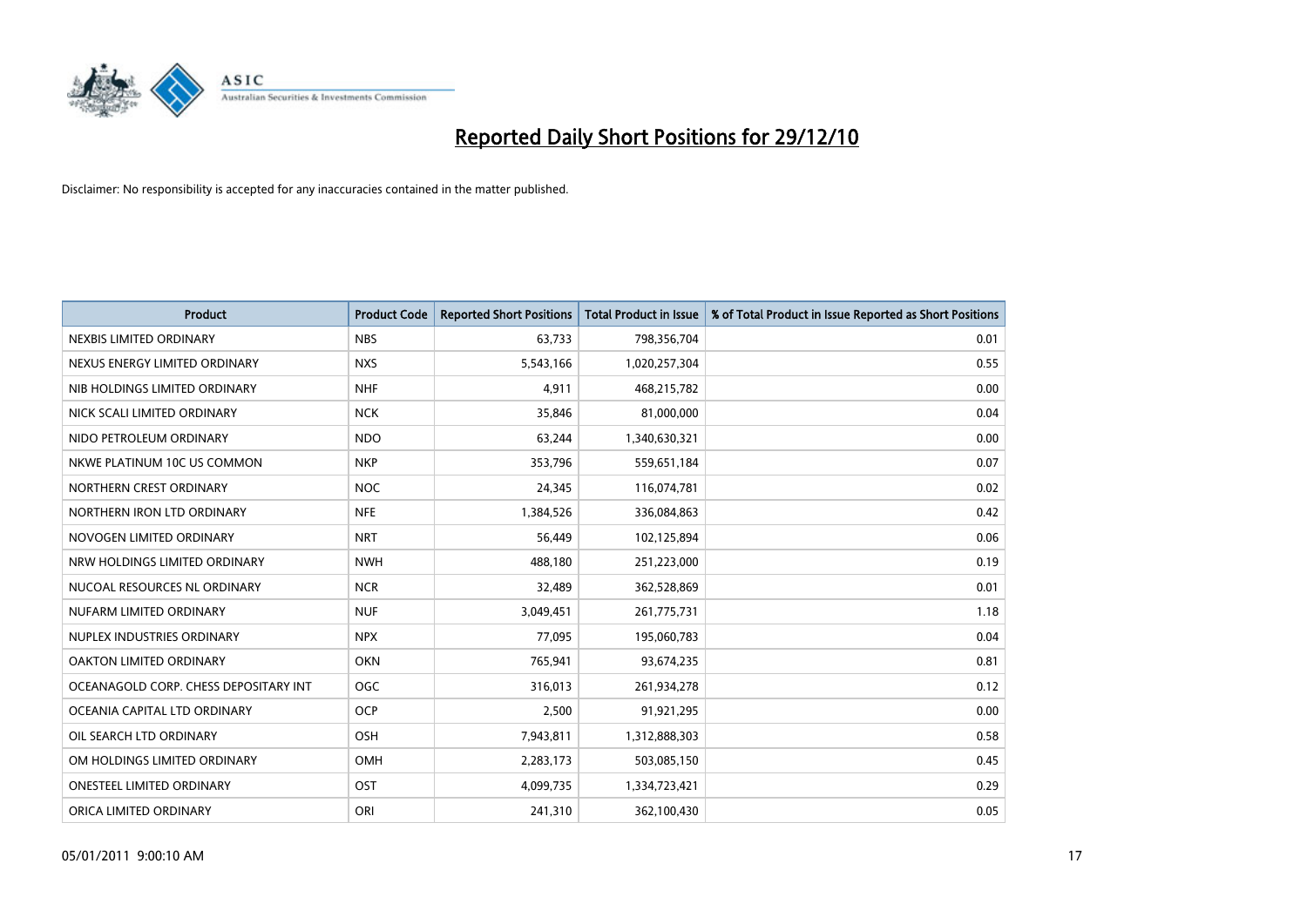

| Product                        | <b>Product Code</b> | <b>Reported Short Positions</b> | <b>Total Product in Issue</b> | % of Total Product in Issue Reported as Short Positions |
|--------------------------------|---------------------|---------------------------------|-------------------------------|---------------------------------------------------------|
| ORIGIN ENERGY ORDINARY         | <b>ORG</b>          | 2,425,120                       | 884,782,512                   | 0.25                                                    |
| OROCOBRE LIMITED ORDINARY      | <b>ORE</b>          | 29,957                          | 91,181,996                    | 0.03                                                    |
| OROTONGROUP LIMITED ORDINARY   | <b>ORL</b>          | 4,747                           | 40,880,902                    | 0.01                                                    |
| OTTO ENERGY LIMITED ORDINARY   | <b>OEL</b>          | 109,204                         | 1,134,540,071                 | 0.01                                                    |
| <b>OZ MINERALS ORDINARY</b>    | OZL                 | 13,048,555                      | 3,238,546,504                 | 0.38                                                    |
| <b>PACIFIC BRANDS ORDINARY</b> | <b>PBG</b>          | 4,148,252                       | 931,386,248                   | 0.45                                                    |
| PALADIN ENERGY LTD ORDINARY    | <b>PDN</b>          | 15,327,348                      | 725,357,086                   | 2.13                                                    |
| PANAUST LIMITED ORDINARY       | <b>PNA</b>          | 3,528,527                       | 2,955,176,819                 | 0.11                                                    |
| PANORAMIC RESOURCES ORDINARY   | PAN                 | 998,621                         | 206,087,842                   | 0.49                                                    |
| PAPERLINX LIMITED ORDINARY     | <b>PPX</b>          | 12,815,656                      | 603,580,761                   | 2.12                                                    |
| PATTIES FOODS LTD ORDINARY     | PFL                 | 1                               | 138,908,853                   | 0.00                                                    |
| PEET LIMITED ORDINARY          | <b>PPC</b>          | 120,481                         | 302,965,804                   | 0.04                                                    |
| PENINSULA ENERGY LTD ORDINARY  | <b>PEN</b>          | 5,000                           | 1,808,856,323                 | 0.00                                                    |
| PERILYA LIMITED ORDINARY       | PEM                 | 488,111                         | 526,075,563                   | 0.09                                                    |
| PERPETUAL LIMITED ORDINARY     | <b>PPT</b>          | 1,902,423                       | 44,140,166                    | 4.33                                                    |
| PERSEUS MINING LTD ORDINARY    | PRU                 | 719,408                         | 422,817,088                   | 0.16                                                    |
| PETSEC ENERGY ORDINARY         | <b>PSA</b>          | 223,332                         | 231,283,622                   | 0.10                                                    |
| PHARMAXIS LTD ORDINARY         | <b>PXS</b>          | 1,167,501                       | 226,126,434                   | 0.54                                                    |
| PHOTON GROUP LTD ORDINARY      | PGA                 | 100                             | 1,540,543,357                 | 0.00                                                    |
| PIKE RIVER COAL ORDINARY       | <b>PRC</b>          | 257,595                         | 405,513,933                   | 0.06                                                    |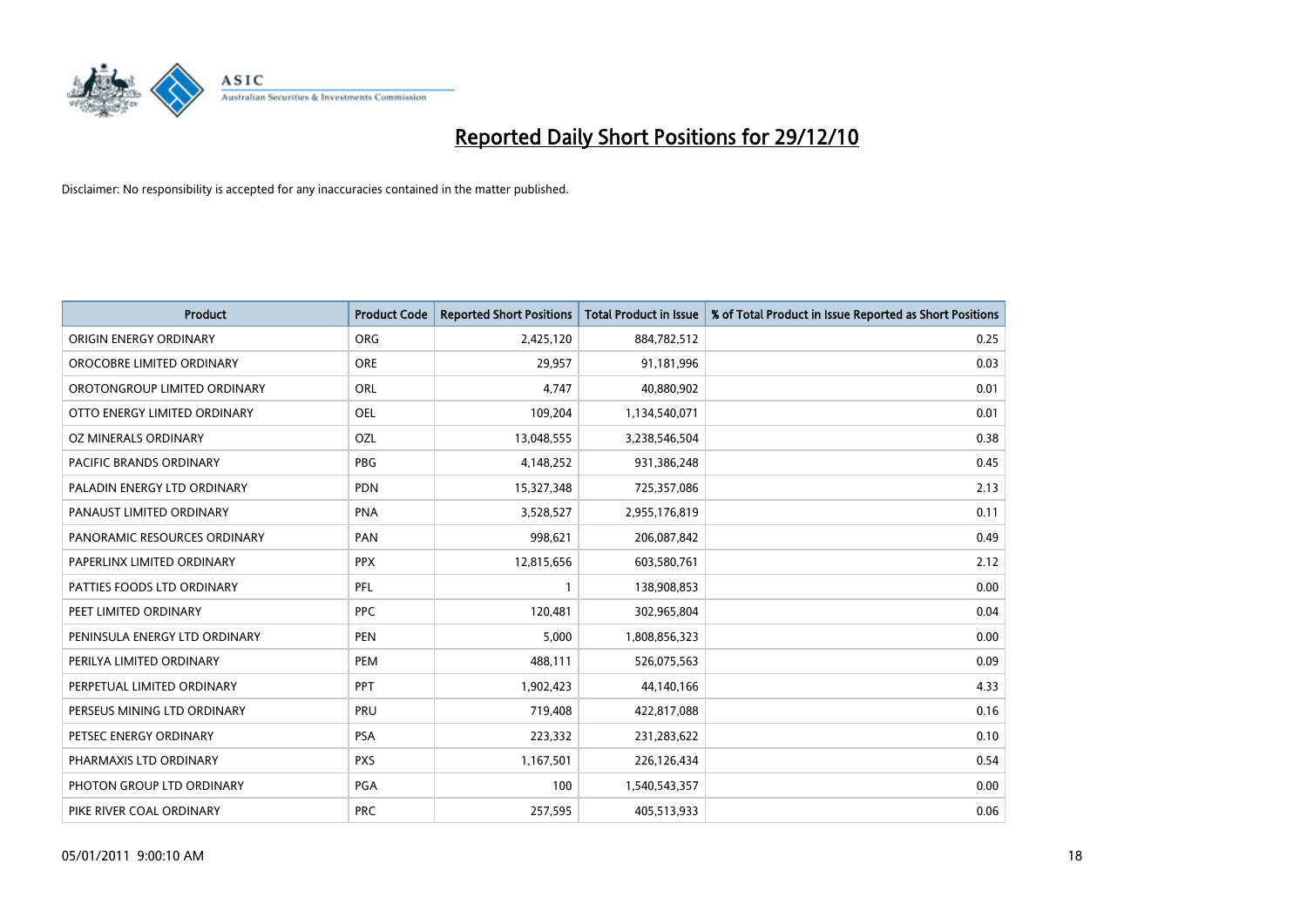

| Product                              | <b>Product Code</b> | <b>Reported Short Positions</b> | <b>Total Product in Issue</b> | % of Total Product in Issue Reported as Short Positions |
|--------------------------------------|---------------------|---------------------------------|-------------------------------|---------------------------------------------------------|
| PLATINUM ASSET ORDINARY              | <b>PTM</b>          | 2,060,448                       | 561,347,878                   | 0.36                                                    |
| PLATINUM AUSTRALIA ORDINARY          | <b>PLA</b>          | 5,161,089                       | 392,430,039                   | 1.32                                                    |
| PLATINUM CAPITAL LTD ORDINARY        | <b>PMC</b>          | 1                               | 163,732,888                   | 0.00                                                    |
| PMP LIMITED ORDINARY                 | <b>PMP</b>          | 102,899                         | 335,338,483                   | 0.02                                                    |
| PORT BOUVARD LIMITED ORDINARY        | PBD                 | 6,754                           | 593,868,295                   | 0.00                                                    |
| PREMIER INVESTMENTS ORDINARY         | <b>PMV</b>          | 126,120                         | 155,030,045                   | 0.07                                                    |
| PRIMARY HEALTH CARE ORDINARY         | <b>PRY</b>          | 13,053,344                      | 496,043,188                   | 2.62                                                    |
| PRIME INFR GROUP. STAPLED SECURITIES | PIH                 | 793,929                         | 351,776,795                   | 0.23                                                    |
| PRIME MEDIA GRP LTD ORDINARY         | <b>PRT</b>          | 2                               | 366,330,303                   | 0.00                                                    |
| PROGEN PHARMACEUTIC ORDINARY         | PGL                 | 151,596                         | 24,709,097                    | 0.61                                                    |
| PROGRAMMED ORDINARY                  | <b>PRG</b>          | 373,740                         | 118,169,908                   | 0.32                                                    |
| PSIVIDA CORP CDI 1:1                 | <b>PVA</b>          | 6,878                           | 7,752,716                     | 0.09                                                    |
| <b>QANTAS AIRWAYS ORDINARY</b>       | QAN                 | 21,955,306                      | 2,265,123,620                 | 0.96                                                    |
| OBE INSURANCE GROUP ORDINARY         | <b>OBE</b>          | 13,466,597                      | 1,051,660,007                 | 1.27                                                    |
| OR NATIONAL LIMITED ORDINARY         | <b>ORN</b>          | 10,751,585                      | 2,440,000,000                 | 0.43                                                    |
| <b>QUBE LOGISTICS ORDINARY UNITS</b> | <b>QUB</b>          | 2,800                           | 517,868,029                   | 0.00                                                    |
| RAMELIUS RESOURCES ORDINARY          | <b>RMS</b>          | 37,248                          | 291,208,795                   | 0.01                                                    |
| RAMSAY HEALTH CARE ORDINARY          | <b>RHC</b>          | 1,009,520                       | 202,081,252                   | 0.48                                                    |
| RANGE RESOURCES LTD ORDINARY         | <b>RRS</b>          | 750,000                         | 1,214,873,886                 | 0.06                                                    |
| <b>RCR TOMLINSON ORDINARY</b>        | <b>RCR</b>          | 68,067                          | 131,892,672                   | 0.05                                                    |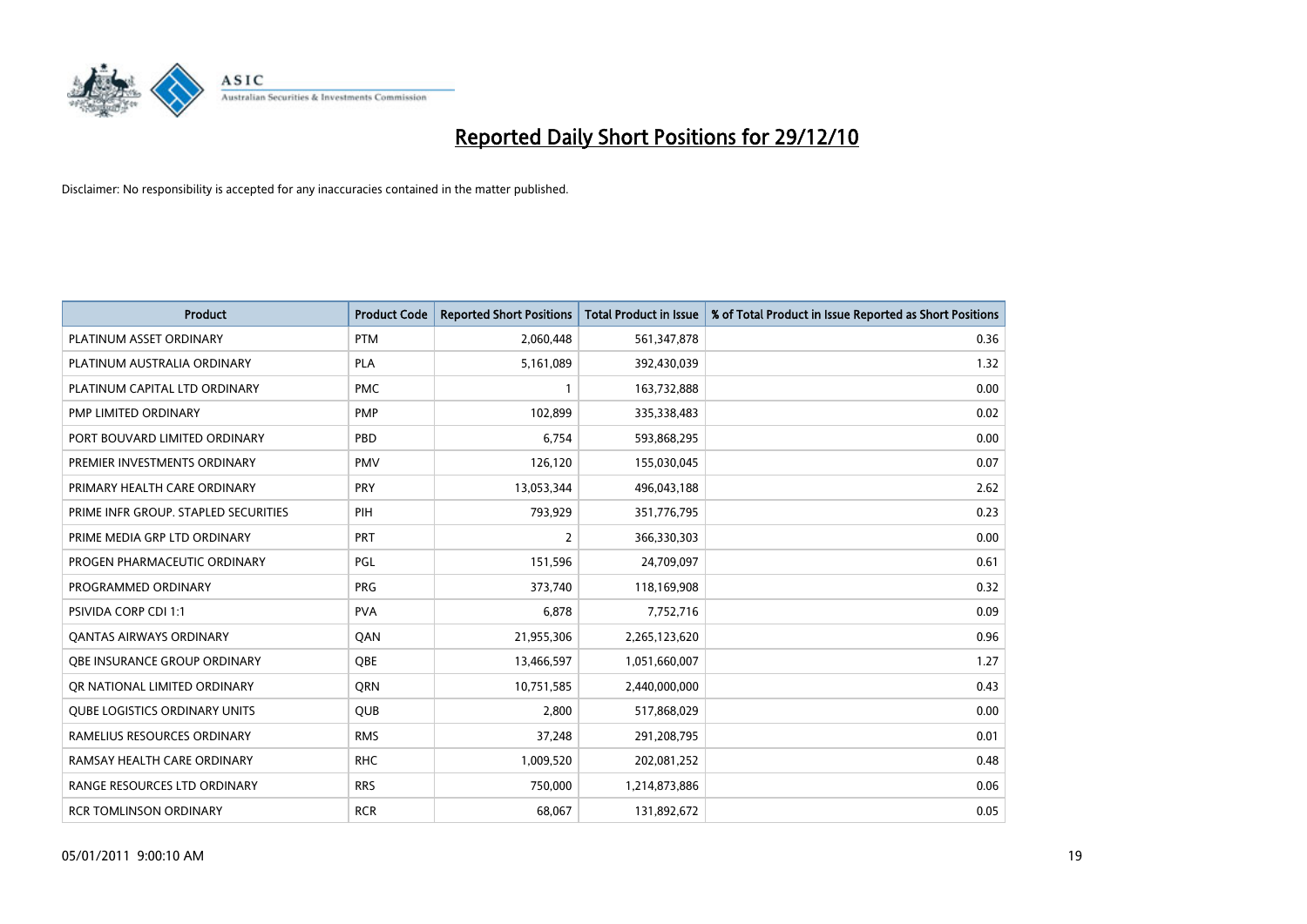

| Product                             | <b>Product Code</b> | <b>Reported Short Positions</b> | <b>Total Product in Issue</b> | % of Total Product in Issue Reported as Short Positions |
|-------------------------------------|---------------------|---------------------------------|-------------------------------|---------------------------------------------------------|
| <b>REA GROUP ORDINARY</b>           | <b>REA</b>          | 24,058                          | 129,691,280                   | 0.01                                                    |
| RECKON LIMITED ORDINARY             | <b>RKN</b>          | 101,957                         | 133,384,060                   | 0.07                                                    |
| <b>RED FORK ENERGY ORDINARY</b>     | <b>RFE</b>          | 7,696                           | 139,535,000                   | 0.01                                                    |
| REDFLEX HOLDINGS ORDINARY           | <b>RDF</b>          | 858                             | 110,345,599                   | 0.00                                                    |
| REED RESOURCES LTD ORDINARY         | <b>RDR</b>          | 268,205                         | 192,271,768                   | 0.14                                                    |
| <b>REGIS RESOURCES ORDINARY</b>     | <b>RRL</b>          | 2,003,479                       | 430,053,915                   | 0.46                                                    |
| RESMED INC CDI 10:1                 | <b>RMD</b>          | 6,546,955                       | 1,516,163,980                 | 0.42                                                    |
| <b>RESOLUTE MINING ORDINARY</b>     | <b>RSG</b>          | 4,976,929                       | 451,648,787                   | 1.10                                                    |
| <b>RESOURCE GENERATION ORDINARY</b> | <b>RES</b>          | 174,167                         | 243,900,530                   | 0.07                                                    |
| REVERSE CORP LIMITED ORDINARY       | <b>REF</b>          | 25,141                          | 92,382,175                    | 0.03                                                    |
| REX MINERALS LIMITED ORDINARY       | <b>RXM</b>          | 80,000                          | 150,284,460                   | 0.05                                                    |
| <b>RHG LIMITED ORDINARY</b>         | <b>RHG</b>          | 59,675                          | 318,745,978                   | 0.01                                                    |
| RIDLEY CORPORATION ORDINARY         | <b>RIC</b>          | 53,937                          | 307,817,071                   | 0.02                                                    |
| RIO TINTO LIMITED ORDINARY          | <b>RIO</b>          | 12,846,347                      | 435,758,720                   | 2.91                                                    |
| <b>RIVERCITY MOTORWAY STAPLED</b>   | <b>RCY</b>          | 1,400,107                       | 957,010,115                   | 0.14                                                    |
| RIVERSDALE MINING ORDINARY          | <b>RIV</b>          | 1,251,529                       | 236,546,188                   | 0.53                                                    |
| ROBUST RESOURCES ORDINARY           | <b>ROL</b>          | 12,387                          | 84,144,097                    | 0.01                                                    |
| ROC OIL COMPANY ORDINARY            | <b>ROC</b>          | 2,321,095                       | 713,154,560                   | 0.33                                                    |
| SAI GLOBAL LIMITED ORDINARY         | SAI                 | 260,070                         | 197,907,700                   | 0.12                                                    |
| SALMAT LIMITED ORDINARY             | <b>SLM</b>          | 80,176                          | 159,749,049                   | 0.05                                                    |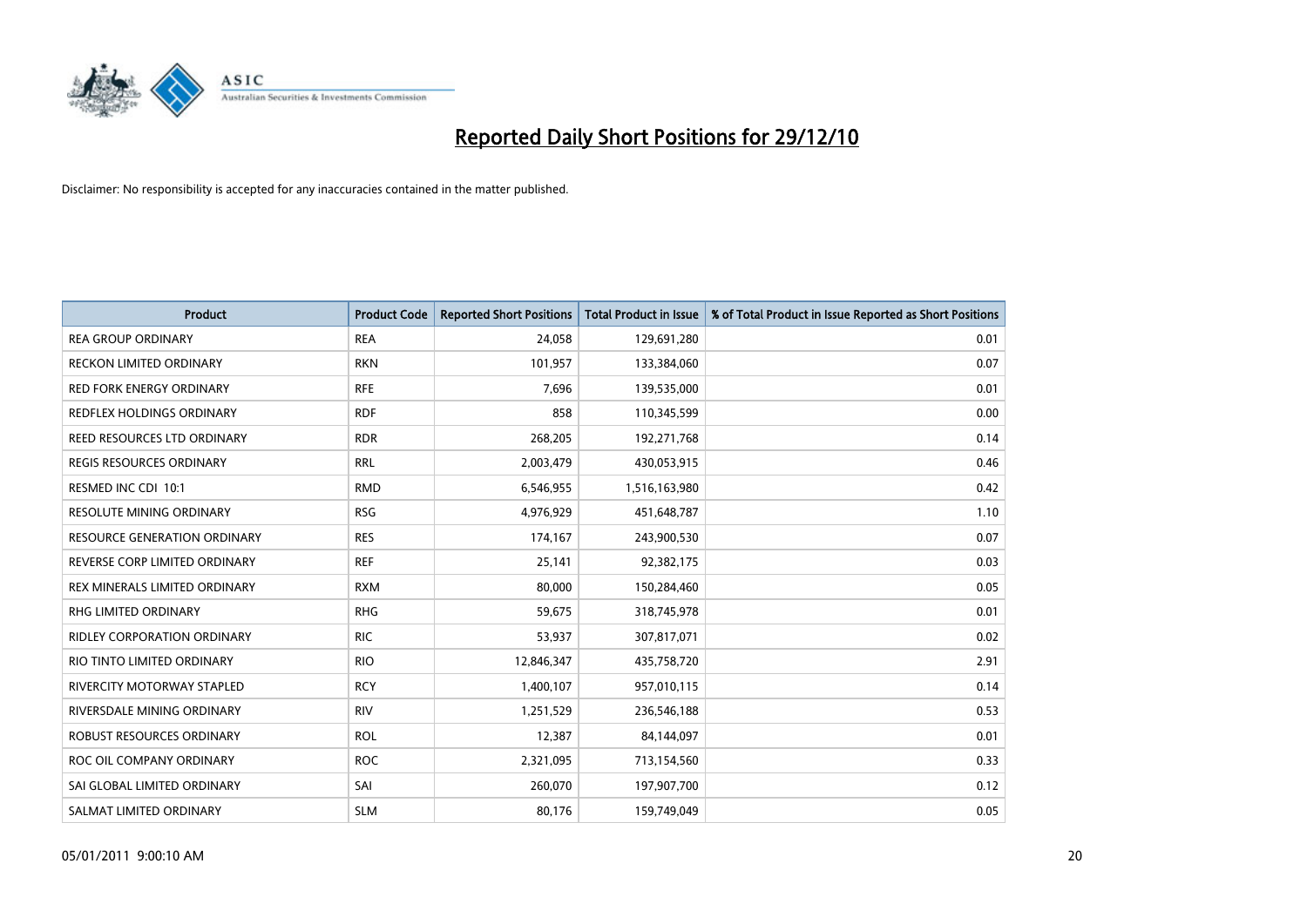

| <b>Product</b>                           | <b>Product Code</b> | <b>Reported Short Positions</b> | <b>Total Product in Issue</b> | % of Total Product in Issue Reported as Short Positions |
|------------------------------------------|---------------------|---------------------------------|-------------------------------|---------------------------------------------------------|
| SAMSON OIL & GAS LTD ORDINARY            | SSN                 | 436,000                         | 1,664,588,164                 | 0.03                                                    |
| SANDFIRE RESOURCES ORDINARY              | <b>SFR</b>          | 46,634                          | 148, 167, 539                 | 0.03                                                    |
| <b>SANTOS LTD ORDINARY</b>               | <b>STO</b>          | 1,700,713                       | 874,094,827                   | 0.18                                                    |
| SARACEN MINERAL ORDINARY                 | <b>SAR</b>          | 421.109                         | 492,151,415                   | 0.08                                                    |
| SEDGMAN LIMITED ORDINARY                 | <b>SDM</b>          | 172,900                         | 207,997,898                   | 0.08                                                    |
| SEEK LIMITED ORDINARY                    | <b>SEK</b>          | 2,413,781                       | 336,584,488                   | 0.70                                                    |
| SENETAS CORPORATION ORDINARY             | <b>SEN</b>          | 756,999                         | 463,105,195                   | 0.16                                                    |
| SERVCORP LIMITED ORDINARY                | SRV                 | 152,480                         | 98,440,807                    | 0.15                                                    |
| SERVICE STREAM ORDINARY                  | <b>SSM</b>          | 344,663                         | 283,418,867                   | 0.12                                                    |
| SEVEN GROUP HOLDINGS ORDINARY            | <b>SVW</b>          | 119,324                         | 305,410,281                   | 0.03                                                    |
| SIGMA PHARMACEUTICAL ORDINARY            | <b>SIP</b>          | 5,450,845                       | 1,178,626,572                 | 0.46                                                    |
| SILEX SYSTEMS ORDINARY                   | <b>SLX</b>          | 172,296                         | 166,106,391                   | 0.10                                                    |
| SILVER LAKE RESOURCE ORDINARY            | <b>SLR</b>          | 281,389                         | 178,882,838                   | 0.16                                                    |
| SIMS METAL MGMT LTD ORDINARY             | SGM                 | 3,727,088                       | 204,921,757                   | 1.81                                                    |
| SINGAPORE TELECOMM. CHESS DEPOSITARY INT | SGT                 | 2,855,755                       | 369,458,397                   | 0.77                                                    |
| SKILLED GROUP LTD ORDINARY               | <b>SKE</b>          | 250,054                         | 190,738,408                   | 0.13                                                    |
| SKY CITY ENTERTAIN. ORDINARY             | <b>SKC</b>          | 3,362,911                       | 575,114,687                   | 0.58                                                    |
| <b>SKY NETWORK ORDINARY</b>              | <b>SKT</b>          | 198,560                         | 389,139,785                   | 0.05                                                    |
| SMS MANAGEMENT, ORDINARY                 | <b>SMX</b>          | 91,531                          | 67,661,358                    | 0.14                                                    |
| SONIC HEALTHCARE ORDINARY                | <b>SHL</b>          | 5,105,726                       | 388,429,875                   | 1.33                                                    |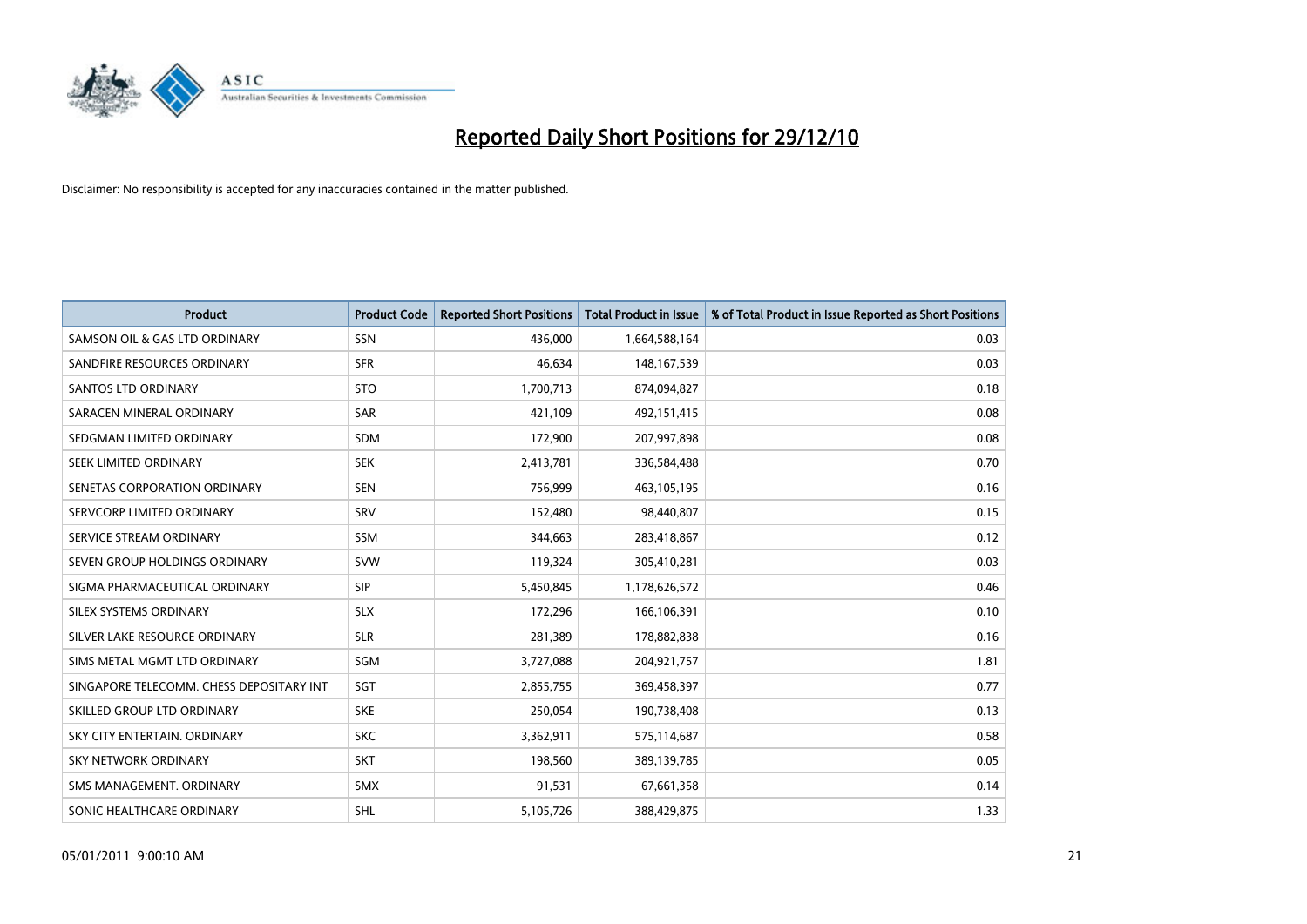

| <b>Product</b>                            | <b>Product Code</b> | <b>Reported Short Positions</b> | <b>Total Product in Issue</b> | % of Total Product in Issue Reported as Short Positions |
|-------------------------------------------|---------------------|---------------------------------|-------------------------------|---------------------------------------------------------|
| SOUL PATTINSON (W.H) ORDINARY             | SOL                 | 6                               | 238,640,580                   | 0.00                                                    |
| SP AUSNET STAPLED SECURITIES              | <b>SPN</b>          | 9,651,712                       | 2,795,115,439                 | 0.35                                                    |
| SPARK INFRASTRUCTURE STAPLEDNOTE&UNIT DEF | <b>SKIDA</b>        | 2,761,677                       | 1,326,734,264                 | 0.20                                                    |
| SPDR 200 FUND ETF UNITS                   | <b>STW</b>          | 6,993                           | 57,828,081                    | 0.01                                                    |
| SPECIALTY FASHION ORDINARY                | <b>SFH</b>          | 850,837                         | 191,268,264                   | 0.44                                                    |
| SPHERE MINERALS LTD ORDINARY              | <b>SPH</b>          | 7,507                           | 171,348,151                   | 0.00                                                    |
| SPOTLESS GROUP LTD ORDINARY               | <b>SPT</b>          | 1,637,908                       | 261,070,153                   | 0.64                                                    |
| ST BARBARA LIMITED ORDINARY               | <b>SBM</b>          | 884,253                         | 325,615,389                   | 0.27                                                    |
| STAGING CONNECTIONS ORDINARY              | <b>STG</b>          | 2,917,189                       | 78,317,726                    | 3.72                                                    |
| STANMORE COAL LTD ORDINARY                | <b>SMR</b>          | 50,990                          | 86,750,738                    | 0.06                                                    |
| STARPHARMA HOLDINGS ORDINARY              | SPL                 | 1,564                           | 241,427,208                   | 0.00                                                    |
| STH AMERICAN COR LTD ORDINARY             | SAY                 | 9,200                           | 233,651,371                   | 0.00                                                    |
| STHN CROSS MEDIA ORDINARY                 | <b>SXL</b>          | 380,007                         | 378,827,750                   | 0.10                                                    |
| STOCKLAND UNITS/ORD STAPLED               | <b>SGP</b>          | 10,213,012                      | 2,383,036,717                 | 0.42                                                    |
| STRAITS RESOURCES ORDINARY                | <b>SRL</b>          | 1,153,338                       | 255,203,613                   | 0.44                                                    |
| STW COMMUNICATIONS ORDINARY               | SGN                 | 244,547                         | 364,310,964                   | 0.07                                                    |
| SUNCORP GROUP LTD DEFERRED SETTLEMENT     | <b>SUNDA</b>        | 2,736,776                       | 1,281,390,524                 | 0.18                                                    |
| SUNDANCE RESOURCES ORDINARY               | SDL                 | 15,404,577                      | 2,711,395,932                 | 0.57                                                    |
| SUNLAND GROUP LTD ORDINARY                | <b>SDG</b>          | 54,247                          | 226,093,183                   | 0.01                                                    |
| SUPER RET REP LTD ORDINARY                | SUL                 | 132,090                         | 128,902,619                   | 0.10                                                    |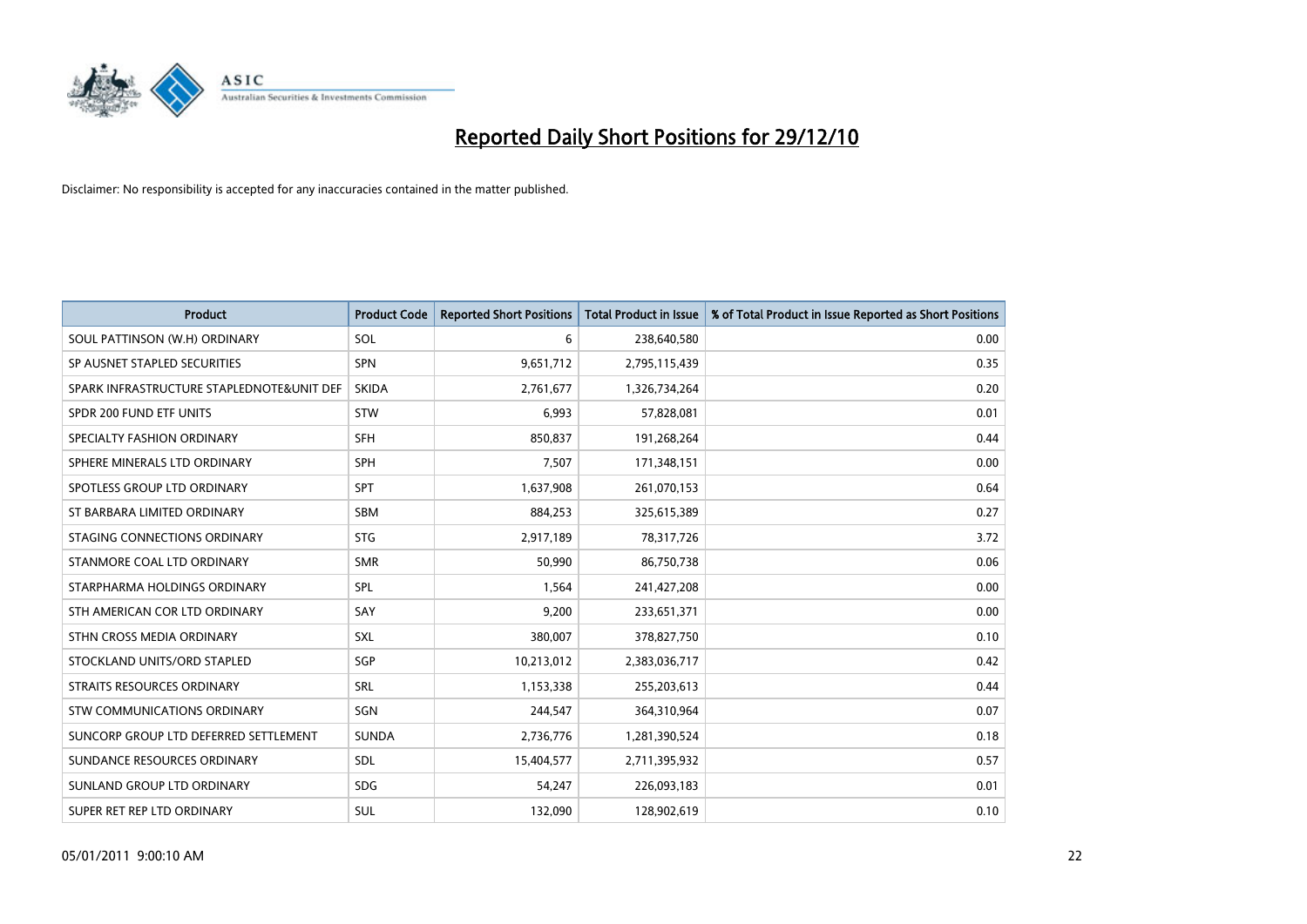

| <b>Product</b>                       | <b>Product Code</b> | <b>Reported Short Positions</b> | <b>Total Product in Issue</b> | % of Total Product in Issue Reported as Short Positions |
|--------------------------------------|---------------------|---------------------------------|-------------------------------|---------------------------------------------------------|
| SWICK MINING ORDINARY                | <b>SWK</b>          | 1,548                           | 236,724,970                   | 0.00                                                    |
| SYMEX HOLDINGS ORDINARY              | SYM                 | 6,633                           | 125,037,628                   | 0.01                                                    |
| <b>TABCORP HOLDINGS LTD ORDINARY</b> | <b>TAH</b>          | 4,888,128                       | 684,918,140                   | 0.73                                                    |
| TALENT2 INTERNATION ORDINARY         | <b>TWO</b>          | 7                               | 141,671,625                   | 0.00                                                    |
| TANAMI GOLD NL ORDINARY              | <b>TAM</b>          | 36,201                          | 260,947,676                   | 0.01                                                    |
| TAP OIL LIMITED ORDINARY             | <b>TAP</b>          | 80,682                          | 240,967,311                   | 0.04                                                    |
| TASSAL GROUP LIMITED ORDINARY        | <b>TGR</b>          | 130,432                         | 146,304,404                   | 0.08                                                    |
| TATTS GROUP LTD ORDINARY             | <b>TTS</b>          | 6,899,546                       | 1,300,888,465                 | 0.51                                                    |
| TELECOM CORPORATION ORDINARY         | <b>TEL</b>          | 10,858,998                      | 1,924,622,088                 | 0.56                                                    |
| TELSTRA CORPORATION, ORDINARY        | <b>TLS</b>          | 8,036,761                       | 12,443,074,357                | 0.06                                                    |
| TEN NETWORK HOLDINGS ORDINARY        | <b>TEN</b>          | 12,433,991                      | 1,045,236,720                 | 1.21                                                    |
| TERANGA GOLD CORP CDI 1:1            | <b>TGZ</b>          | 89,659                          | 163,777,979                   | 0.06                                                    |
| TFS CORPORATION LTD ORDINARY         | <b>TFC</b>          | 64,245                          | 227,360,909                   | 0.02                                                    |
| THE REJECT SHOP ORDINARY             | <b>TRS</b>          | 127,862                         | 26,033,570                    | 0.49                                                    |
| THOR MINING PLC CHESS DEPOSITARY     | <b>THR</b>          | 2,307                           | 288,754,017                   | 0.00                                                    |
| THORN GROUP LIMITED ORDINARY         | <b>TGA</b>          | 52,998                          | 129,459,770                   | 0.04                                                    |
| THUNDELARRA EXPLOR. ORDINARY         | <b>THX</b>          | 5,536                           | 153,412,482                   | 0.00                                                    |
| TIGER RESOURCES ORDINARY             | TGS                 | 213,604                         | 597,373,151                   | 0.04                                                    |
| TIMBERCORP LIMITED ORDINARY          | <b>TIM</b>          | 90,074                          | 352,071,429                   | 0.02                                                    |
| TISHMAN SPEYER UNITS                 | <b>TSO</b>          | 49,427                          | 338,440,904                   | 0.01                                                    |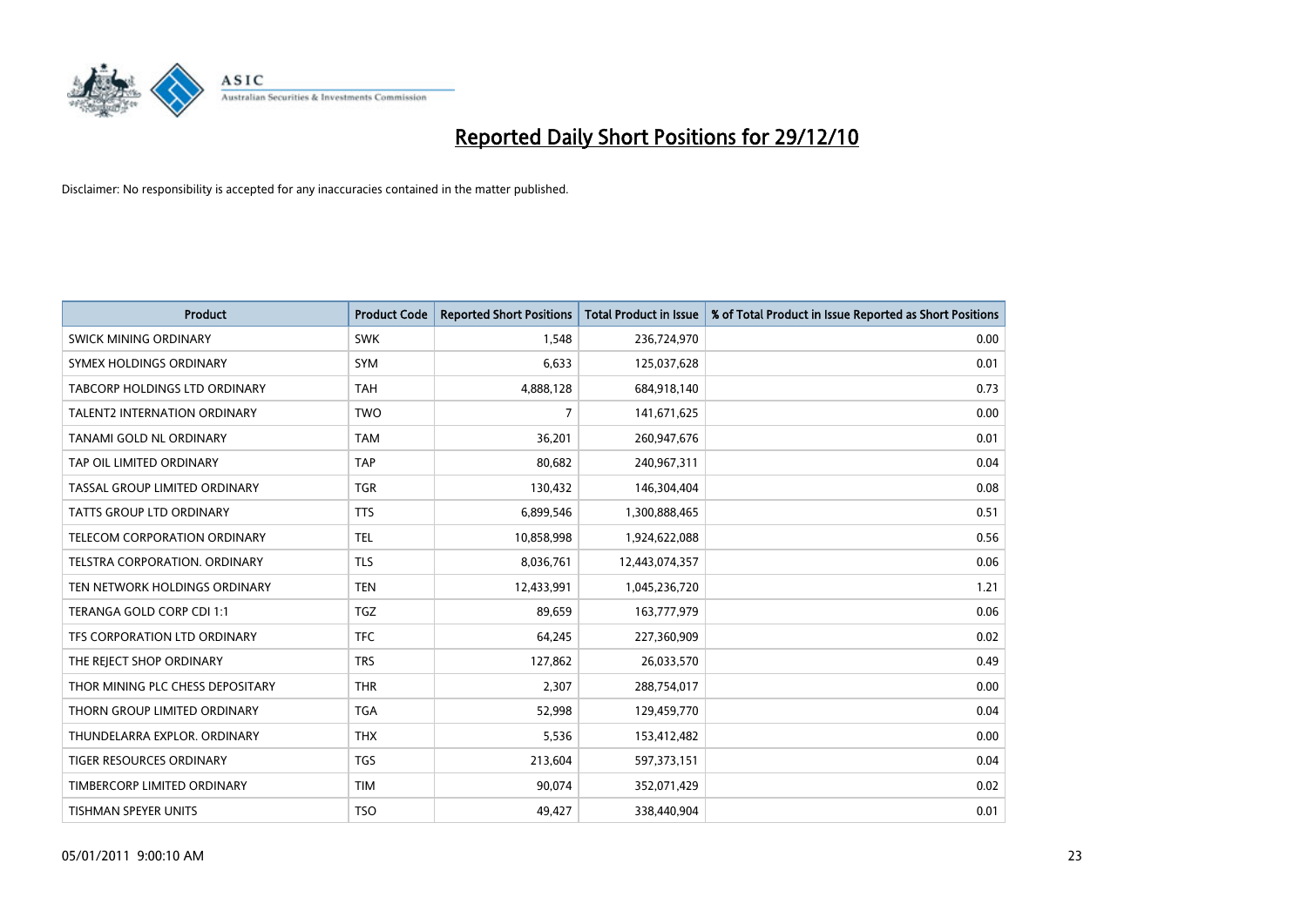

| <b>Product</b>                            | <b>Product Code</b> | <b>Reported Short Positions</b> | <b>Total Product in Issue</b> | % of Total Product in Issue Reported as Short Positions |
|-------------------------------------------|---------------------|---------------------------------|-------------------------------|---------------------------------------------------------|
| TNG LIMITED ORDINARY                      | <b>TNG</b>          | 4.321                           | 258,055,076                   | 0.00                                                    |
| TOLL HOLDINGS LTD ORDINARY                | <b>TOL</b>          | 8,894,233                       | 706,577,616                   | 1.26                                                    |
| TORO ENERGY LIMITED ORDINARY              | <b>TOE</b>          | 85,404                          | 964,936,676                   | 0.01                                                    |
| TOWER AUSTRALIA ORDINARY                  | <b>TAL</b>          | 71,539                          | 419,652,394                   | 0.01                                                    |
| <b>TOWER LIMITED ORDINARY</b>             | <b>TWR</b>          | 690,392                         | 260,653,431                   | 0.26                                                    |
| TOX FREE SOLUTIONS ORDINARY               | <b>TOX</b>          | 92,512                          | 91,855,500                    | 0.09                                                    |
| TPG TELECOM LIMITED ORDINARY              | <b>TPM</b>          | 3,139,051                       | 775,522,421                   | 0.39                                                    |
| TRANSFIELD SERV INFR STAPLED SECURITIES   | <b>TSI</b>          | 233,739                         | 434,862,971                   | 0.06                                                    |
| <b>TRANSFIELD SERVICES ORDINARY</b>       | <b>TSE</b>          | 2,743,829                       | 516,941,447                   | 0.53                                                    |
| TRANSPACIFIC INDUST, ORDINARY             | <b>TPI</b>          | 10,986,202                      | 960,638,735                   | 1.13                                                    |
| TRANSURBAN GROUP TRIPLE STAPLED SEC.      | <b>TCL</b>          | 1,524,050                       | 1,441,290,633                 | 0.09                                                    |
| <b>TRINITY GROUP STAPLED SECURITIES</b>   | <b>TCQ</b>          | 3,419                           | 231,701,539                   | 0.00                                                    |
| TROY RESOURCES NL ORDINARY                | <b>TRY</b>          | 36,548                          | 87,477,823                    | 0.04                                                    |
| UGL LIMITED ORDINARY                      | UGL                 | 3,067,951                       | 166,028,705                   | 1.85                                                    |
| UNILIFE CORPORATION CDI US PROHIBITED     | <b>UNS</b>          | 135,486                         | 237,271,806                   | 0.06                                                    |
| UXC LIMITED ORDINARY                      | <b>UXC</b>          | 14,271                          | 305,789,718                   | 0.00                                                    |
| VALAD PROPERTY GROUP STAPLED US PROHIBIT. | <b>VPG</b>          | 3,857,435                       | 115,108,116                   | 3.35                                                    |
| <b>VDM GROUP LIMITED ORDINARY</b>         | <b>VMG</b>          | 11,116                          | 193,127,749                   | 0.01                                                    |
| <b>VENTURE MINERALS ORDINARY</b>          | <b>VMS</b>          | 6,500                           | 220,943,592                   | 0.00                                                    |
| VILLAGE ROADSHOW LTD ORDINARY             | <b>VRL</b>          | 450                             | 151,668,100                   | 0.00                                                    |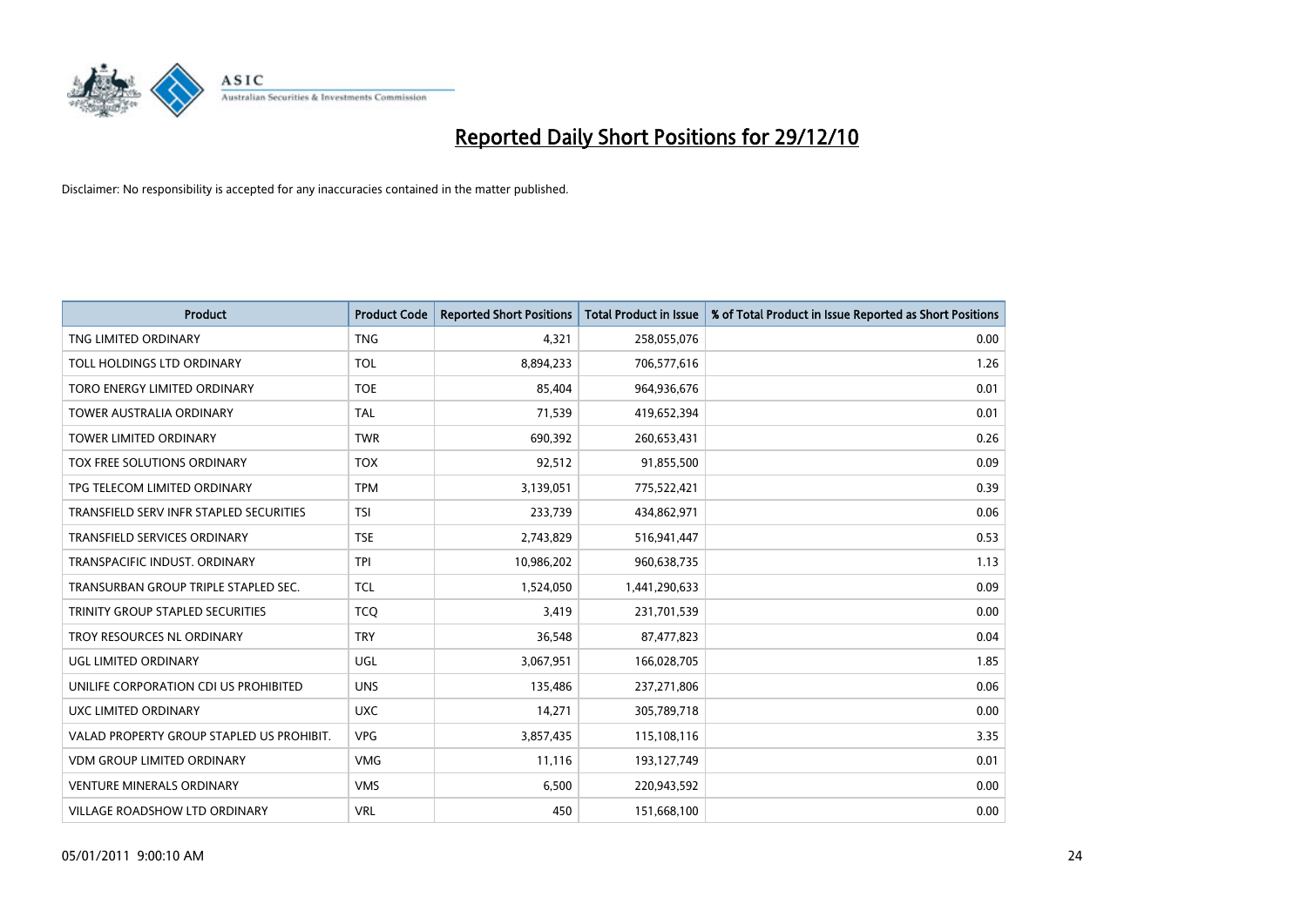

| <b>Product</b>                         | <b>Product Code</b> | <b>Reported Short Positions</b> | Total Product in Issue | % of Total Product in Issue Reported as Short Positions |
|----------------------------------------|---------------------|---------------------------------|------------------------|---------------------------------------------------------|
| <b>VIRGIN BLUE HOLDINGS ORDINARY</b>   | <b>VBA</b>          | 7,633,217                       | 2,210,197,600          | 0.35                                                    |
| <b>VISION GROUP HLDGS ORDINARY</b>     | <b>VGH</b>          | 78,000                          | 72,771,187             | 0.11                                                    |
| <b>VITA GROUP LTD ORDINARY</b>         | <b>VTG</b>          | 75,190                          | 142,499,800            | 0.05                                                    |
| VITERRA INC CDI 1:1                    | <b>VTA</b>          | 4,177                           | 68,629,939             | 0.01                                                    |
| <b>VNGD US TOTAL MARKET CDI 1:1</b>    | <b>VTS</b>          | 5,882                           | 318,002                | 1.85                                                    |
| <b>WAREHOUSE GROUP ORDINARY</b>        | <b>WHS</b>          | 76,160                          | 311,195,868            | 0.02                                                    |
| <b>WATPAC LIMITED ORDINARY</b>         | <b>WTP</b>          | 64,222                          | 183,341,382            | 0.02                                                    |
| <b>WDS LIMITED ORDINARY</b>            | <b>WDS</b>          | 41,255                          | 143,107,458            | 0.03                                                    |
| WEBIET LIMITED ORDINARY                | <b>WEB</b>          | 85,345                          | 77,661,278             | 0.12                                                    |
| <b>WESFARMERS LIMITED ORDINARY</b>     | <b>WES</b>          | 19,978,032                      | 1,005,182,279          | 1.98                                                    |
| WESFARMERS LIMITED PARTIALLY PROTECTED | <b>WESN</b>         | 1,258,723                       | 151,889,883            | 0.82                                                    |
| WEST AUSTRALIAN NEWS ORDINARY          | <b>WAN</b>          | 8,064,792                       | 219,668,970            | 3.68                                                    |
| WESTERN AREAS NL ORDINARY              | <b>WSA</b>          | 7,110,725                       | 179,735,899            | 3.96                                                    |
| WESTERN DESERT RES. ORDINARY           | <b>WDR</b>          | 948                             | 154,684,108            | 0.00                                                    |
| WESTFIELD GROUP ORD/UNIT STAPLED SEC   | <b>WDC</b>          | 6,835,894                       | 2,308,988,539          | 0.27                                                    |
| WESTFIELD RETAIL TST UNIT STAPLED      | <b>WRT</b>          | 15,783,646                      | 3,054,166,195          | 0.52                                                    |
| <b>WESTPAC BANKING CORP ORDINARY</b>   | <b>WBC</b>          | 16,247,940                      | 3,005,173,191          | 0.52                                                    |
| WHITE ENERGY COMPANY ORDINARY          | <b>WEC</b>          | 13,325,102                      | 307,225,811            | 4.34                                                    |
| WHITEHAVEN COAL ORDINARY               | <b>WHC</b>          | 1,822,762                       | 493,650,070            | 0.37                                                    |
| WHK GROUP LIMITED ORDINARY             | <b>WHG</b>          | 34,194                          | 265,142,652            | 0.01                                                    |